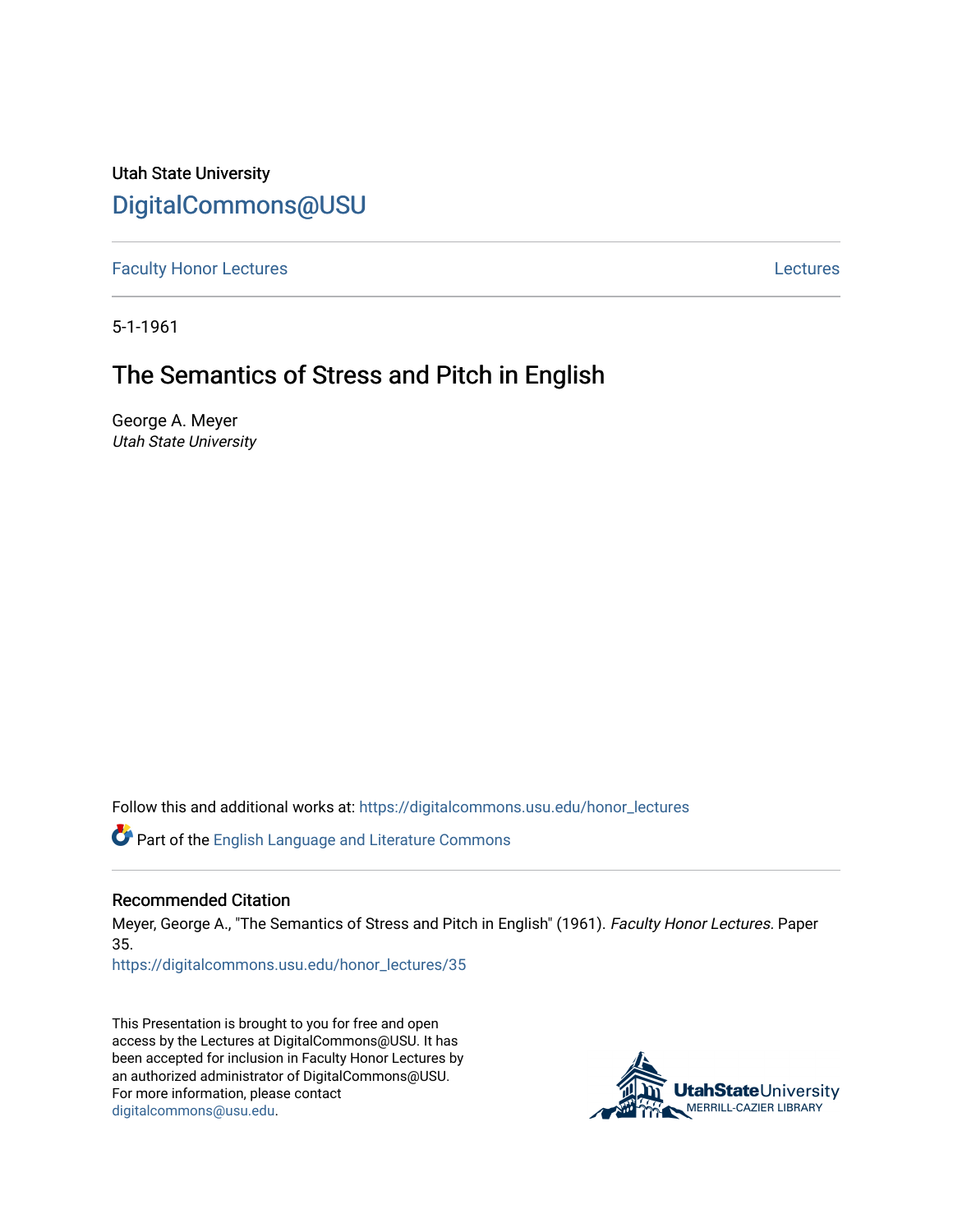The **SEMANTICS of STRESS** and PITCH in **ENGLISH** 

everi BLA ຊ $\ddot{A} C$ **LACKBIR COMPANY BLÁCKBIRD NOT EVER** BLÄCK

The

ii. **LACK**  ,

NOT

BIRD

**BLÁCKBIRD** 

lA

**EVERY** 

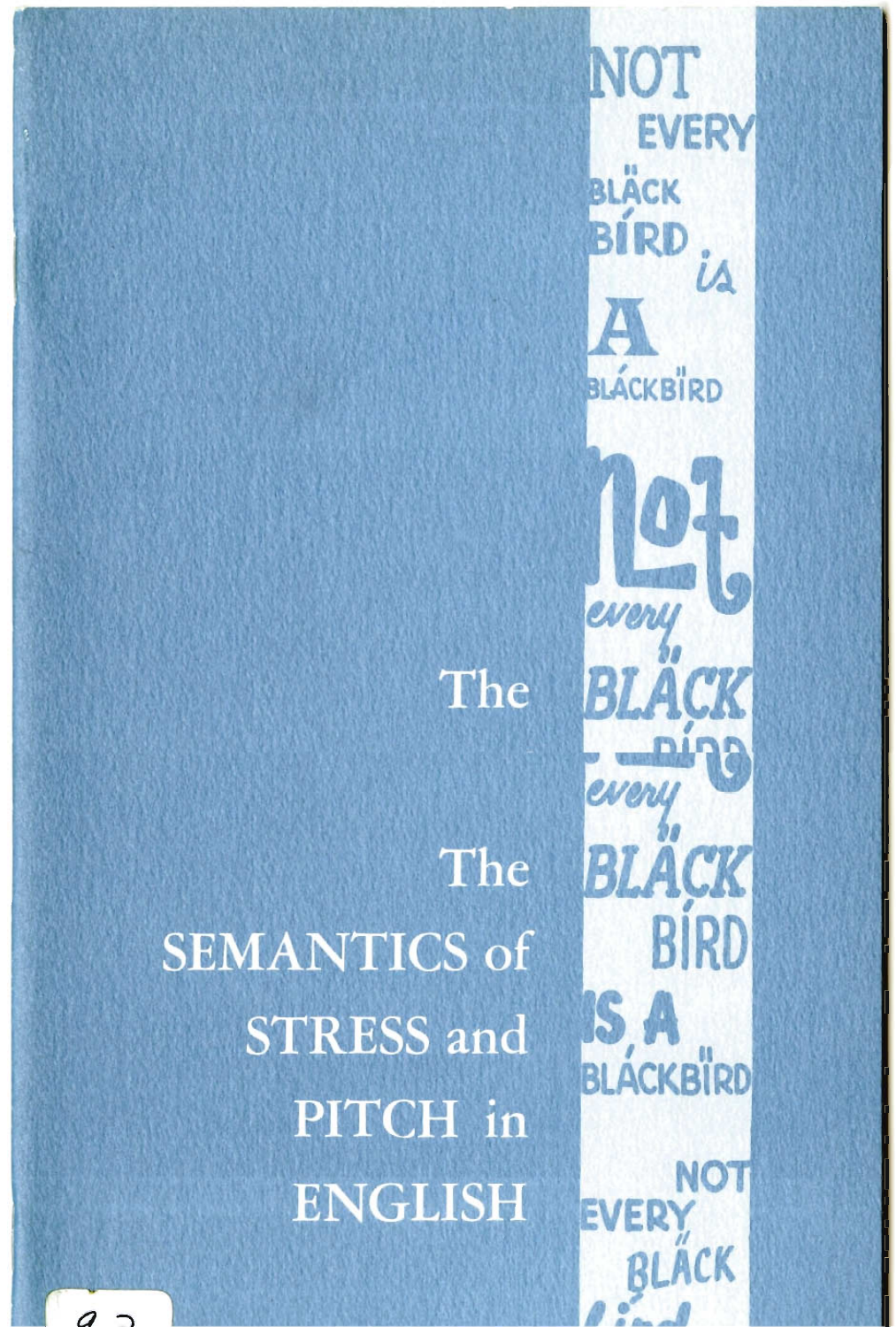$\label{eq:1} \Delta_{\rm{max}} = \frac{1}{2} \sum_{i=1}^{N} \frac{1}{2} \sum_{i=1}^{N} \frac{1}{2} \sum_{i=1}^{N} \frac{1}{2} \sum_{i=1}^{N} \frac{1}{2} \sum_{i=1}^{N} \frac{1}{2} \sum_{i=1}^{N} \frac{1}{2} \sum_{i=1}^{N} \frac{1}{2} \sum_{i=1}^{N} \frac{1}{2} \sum_{i=1}^{N} \frac{1}{2} \sum_{i=1}^{N} \frac{1}{2} \sum_{i=1}^{N} \frac{1}{2} \sum_{i=1}^{N}$ 

 $\mathcal{L}^{\text{max}}_{\text{max}}$  and  $\mathcal{L}^{\text{max}}_{\text{max}}$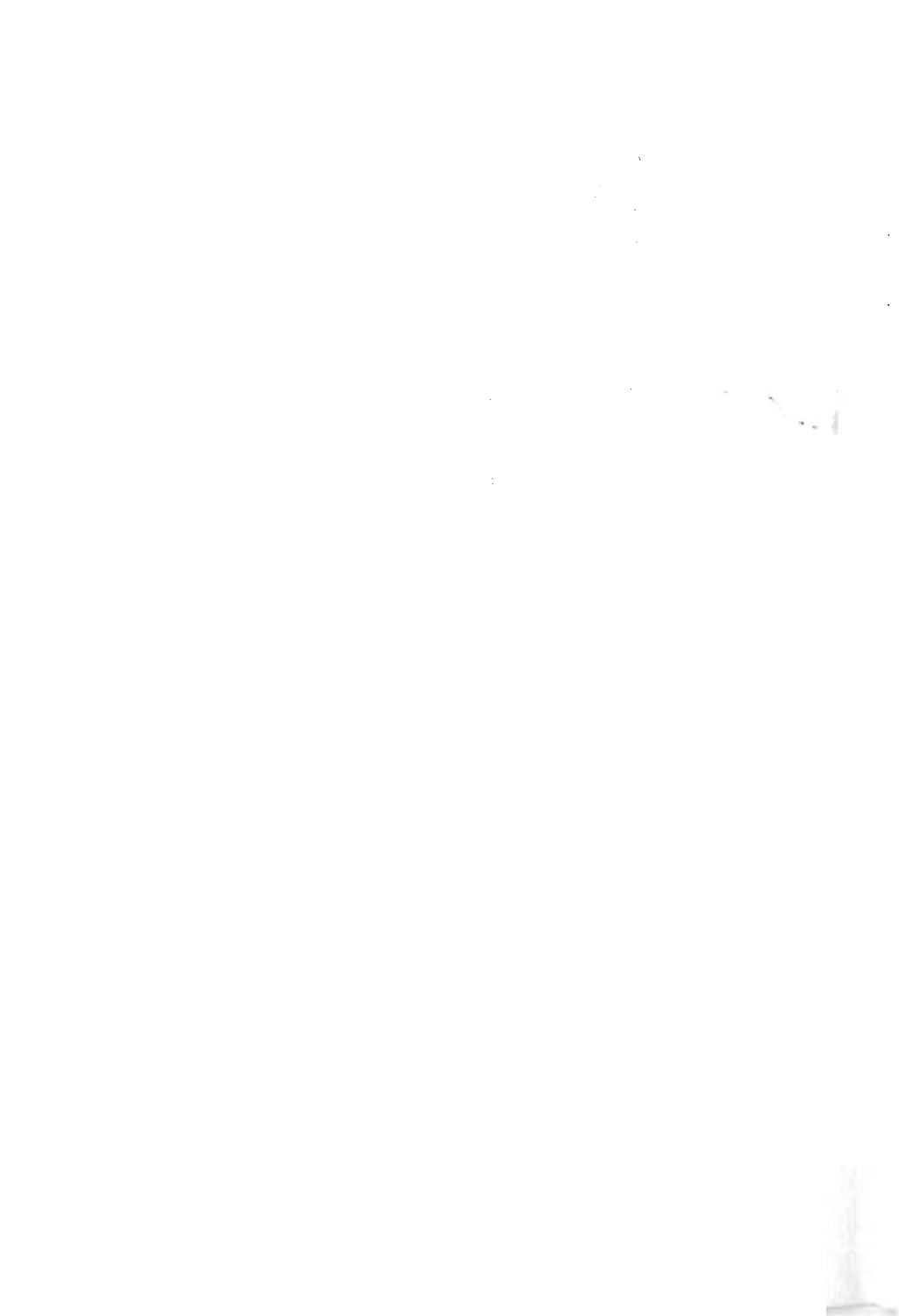## 1WENTY-FOURTH FACULTY HONOR LECTURE

# **The Semantics of Stress and Pitch in English**

by

GEORGE A. MEYER *Professor of Languages* 

THE FACULTY ASSOCIATION UTAH STATE UNIVERSITY LOGAN UTAH 1961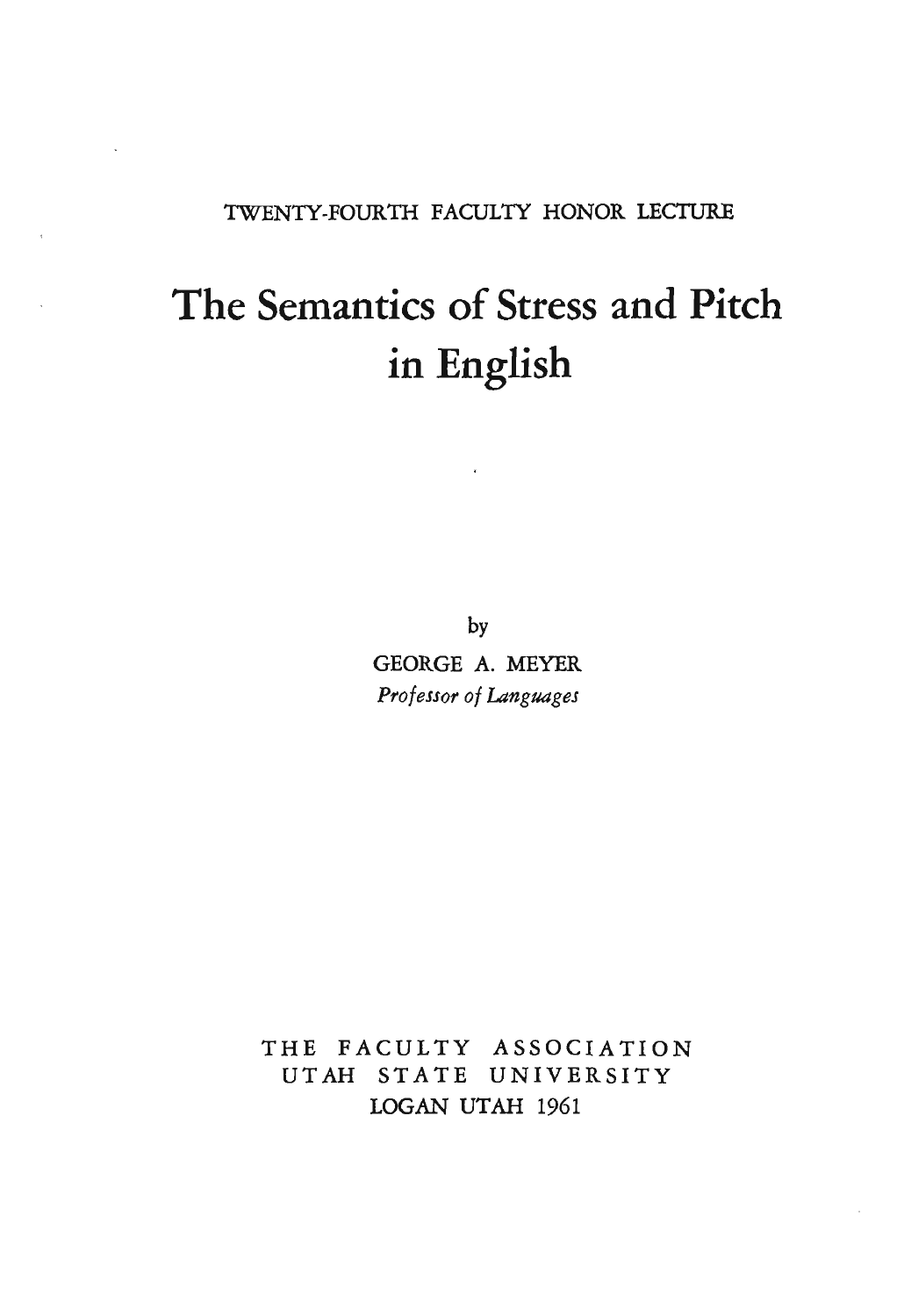### NOTE OF EXPLANATION

Since English has no generally accepted method of marking the printed or written word to show the difference in stress and pitch that occur in the spoken language, it has been necessary to choose an arbitrary set of signs to indicate those phenomena.

Various devices are employed at times by writers who feel the need of suggesting a higher pitch and greater stress to call attention to the "most important" word in a group. Underscoring, or italics, or quotes are used by some to achieve this end.

The printing of this lecture required the adoption of two stress marks for which special type had to be made in order to produce the contrasts necessary to the development of the argument:

- 1 ) Primary stress, with higher pitch, is represented by an acute accent over the vowel of the stressed syllable.
- 2) Secondary stress, with relatively lower pitch, is represented by a diaeresis over the vowel of the stressed syllable.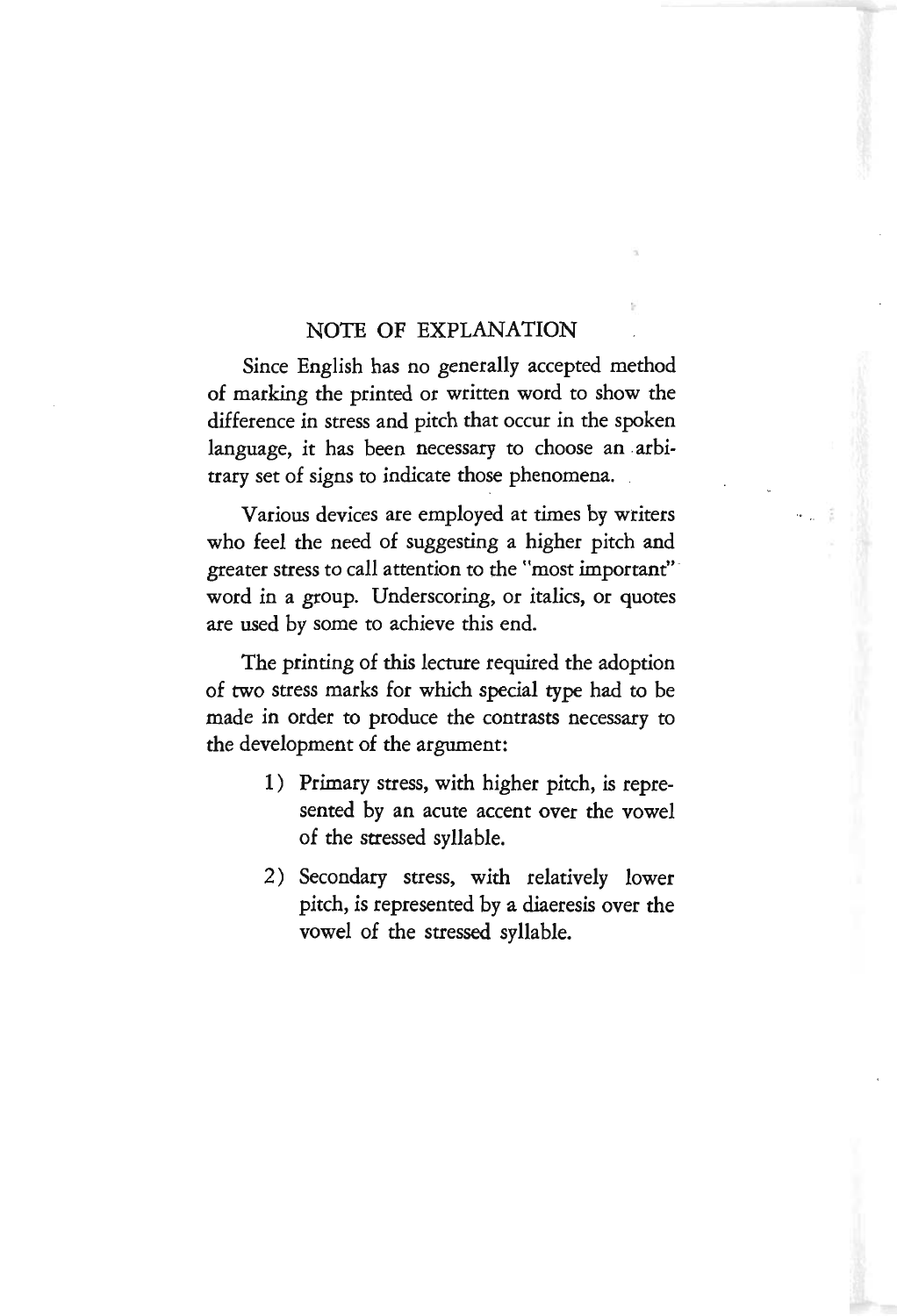# **The Semantics of Stress and Pitch in English**

#### by

#### GEORGE A. MEYER

To be or not to be, that *is* the question.

Now is the time for all good men to come to the aid of their cöuntry.

... That government of the people, by the people and for the peöple, sháll nöt përish fróm the eärth.

Have your ears, not to mention your sensibilities, and your reverence for long established familiar rhythms and meanings been quite rudely jolted?

If each individual present here were to read these well-known lines from the printed page, or recite them from memory, I'm sure that you would, in each case, almost invariably reproduce them with the same stress, pitch, and rhythm patterns. There is comfort and relaxation of mind in rolling out the familiar phrases, with the stresses, relaxation from stress, and variations in pitch, that make them full of meaning.

Contrariwise, when you heard them spoken as I read them just now, the normal meaning of each group of words was violated by the change of stress and pitch on certain words. Your mind was induced to fly off in odd directions, trying to find some reason for the obvious distortion of the familiar and comfortable pattern of the normal.

The distortions of meaning and reference produced by the shift of stress and pitch are proof positive that our English language is not just the 600,000 plus vocabulary items listed in Webster's International. Those vocabulary items have to be arranged in certain sequences and patterns according to what is known as the rules of grammar. If both speaker and listener know and observe these rules, successful communication can be established. But there is much more to the problem of making our thoughts clear to a person on the receiving end.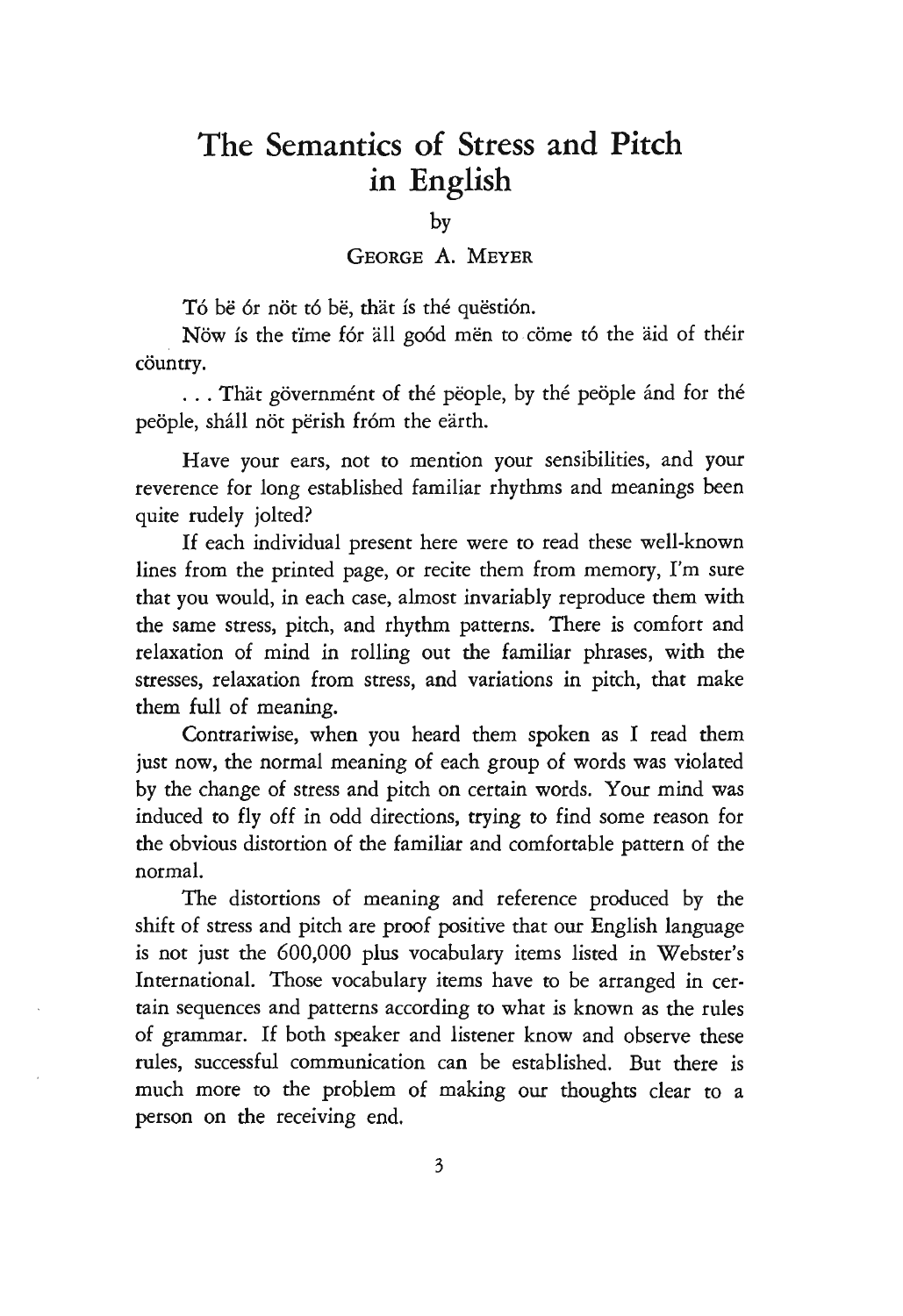English depends greatly on the use of stress and pitch for giving the full meaning of what we say. The spoken language, in contrast to the written language, is capable of very subtle and meaningful variations which are produced by the intensity and' the pitch of an utterance. We have not yet devised a means for indicating such variations on the printed or written page. The written language is, therefore, an inferior means of communication, especially when used to record conversation, either fictional or real.

But the native speaker of English uses these devices without giving conscious thought to what he is doing. He has learned how to ring the changes on his words to convey differing shades of meaning with complete accuracy. He hears the patterns over and over, from the time when, as an infant, he begins to take notice of the • sounds made by doting parents and fond relatives, as they try to establish communication with the new little bundle of flesh and bones. His first vocabulary consists of the words that are "important" to his environment. The inevitable "mama," and "papa," "up," "down," "bye-bye," "bad," "good," "nice," "pretty," "baby," "boy," "girl." There are no articles, prepositions, relatives, or demonstratives. Verbs become important a little later as he learns to move about, and be aware of himself as a doer. These first words he hears and comes to recognize are spoken with a firm stress, and most likely with a fairly high pitch, in order to attract the attention of the infant, and elicit an attempt at imitation. He thus begins his long learning of how to communicate with his fellow human beings, with his animal pets, and even with hosts of inanimate things by stressing his "important words," and using a high pitch to call his listener's attention to the person, thing, quality, or action he is most interested in at the moment.

Take the same child at the age of fifteen, and he will be doing the same thing with a vocabulary of 10,000 words or more, having added the articles, prepositions, relatives, demonstratives, possessives, pronouns, conjunctions, and auxiliary verbs, all of which later additions he will *not* stress unless some special situation arises that makes stress and high pitch on one of those words his most efficient way of calling attention to the special idea he wants to convey.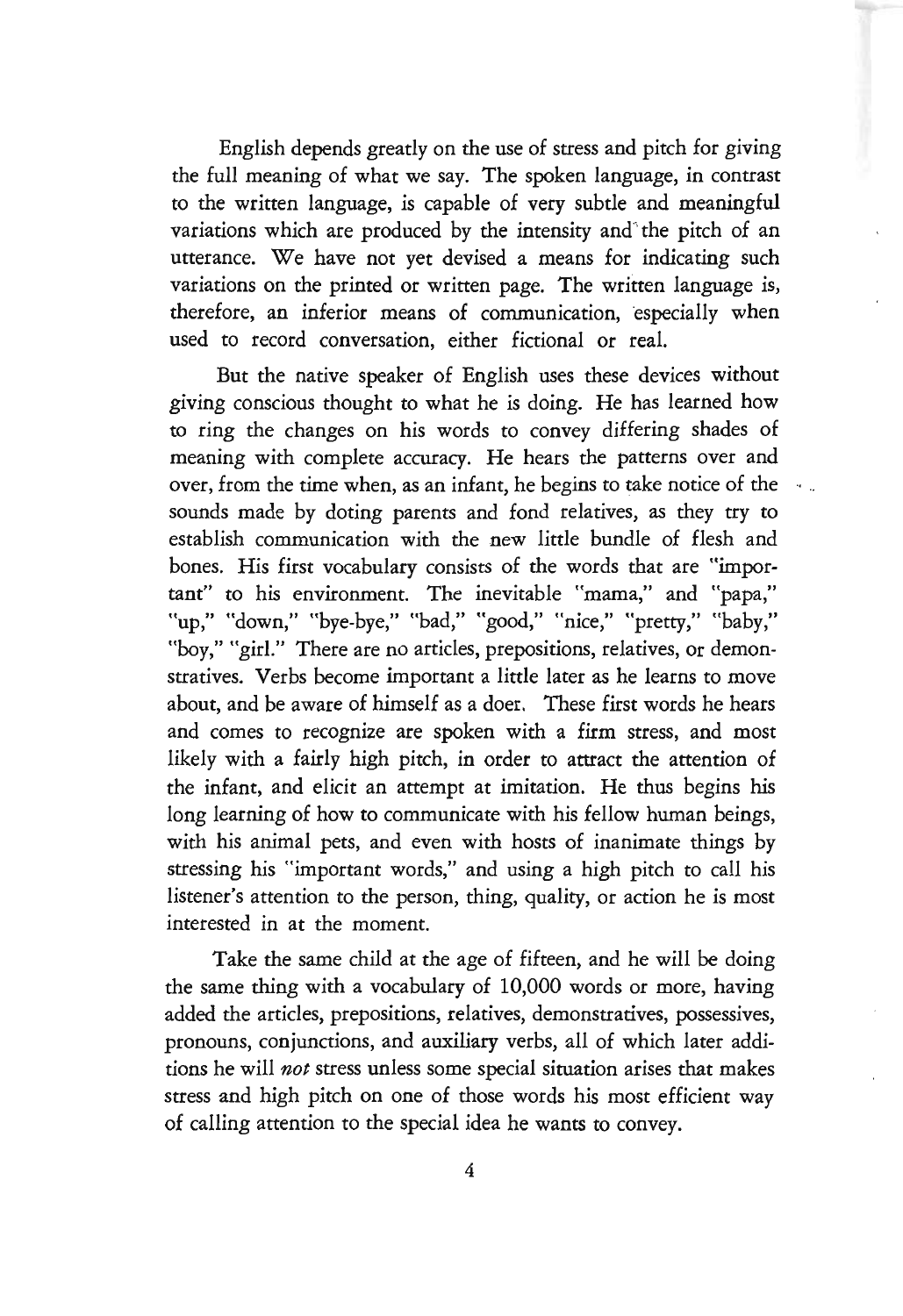Let's take for example the sentence: You päid your bílls, dïdn't yóu?

This is the normal way to say these words if no special meaning is to be expressed. The stressed words are "paid," "bills," "didn't you." The unstressed words are "you," "your." They are said quickly, because they are really not "important" for the meaning of the sentence. The person being spoken to has supposedly paid his bills, and the speaker adds "didn't you?", because he is not sure that the payment has been made.

Now, take the same sentence with meaningful, attention-calling change of stress and pitch.

Yóu päid yoúr bïlls, dídn't yöu?

The words "you," "your," and "didn't," have received the strongest stress and highest pitch, because the speaker has three special ideas to convey which are not found in the first sentence with its normal stress.

"You" now means "you," and nobody else.

"Your" now means "only yours."

"Didn't you" now means, "I'm sure you did."

Strangely enough, if you ask an American adult why he uses more force and a higher pitch on certain words in an utterance, and little force and low pitch on others he will probably be nonplused. He will be at a loss to explain the phenomena, and when the explanation is given to him, may feel as pleased as M. Jourdain in Moliere's *Bourgeois Gentilhomme* when he learned that he had been speaking *prose* all his life, without knowing it.

The non-native speaker of English has to be taught what words in our language should receive distinctive stress, and what ones are of so little importance that they receive no stress. Until he learns that, his speech is often a rush of syllables with a monotonous sameness of pitch and no strongly stressed words to call your attention to the progress of his thought. He also has to learn about the differences in meaning produced by the variations in the stress and pitch of words in a sentence. It may take him years of living in America before he makes such distinctions easily and unself-consciously.

It would take him some time to learn of the incongruity, or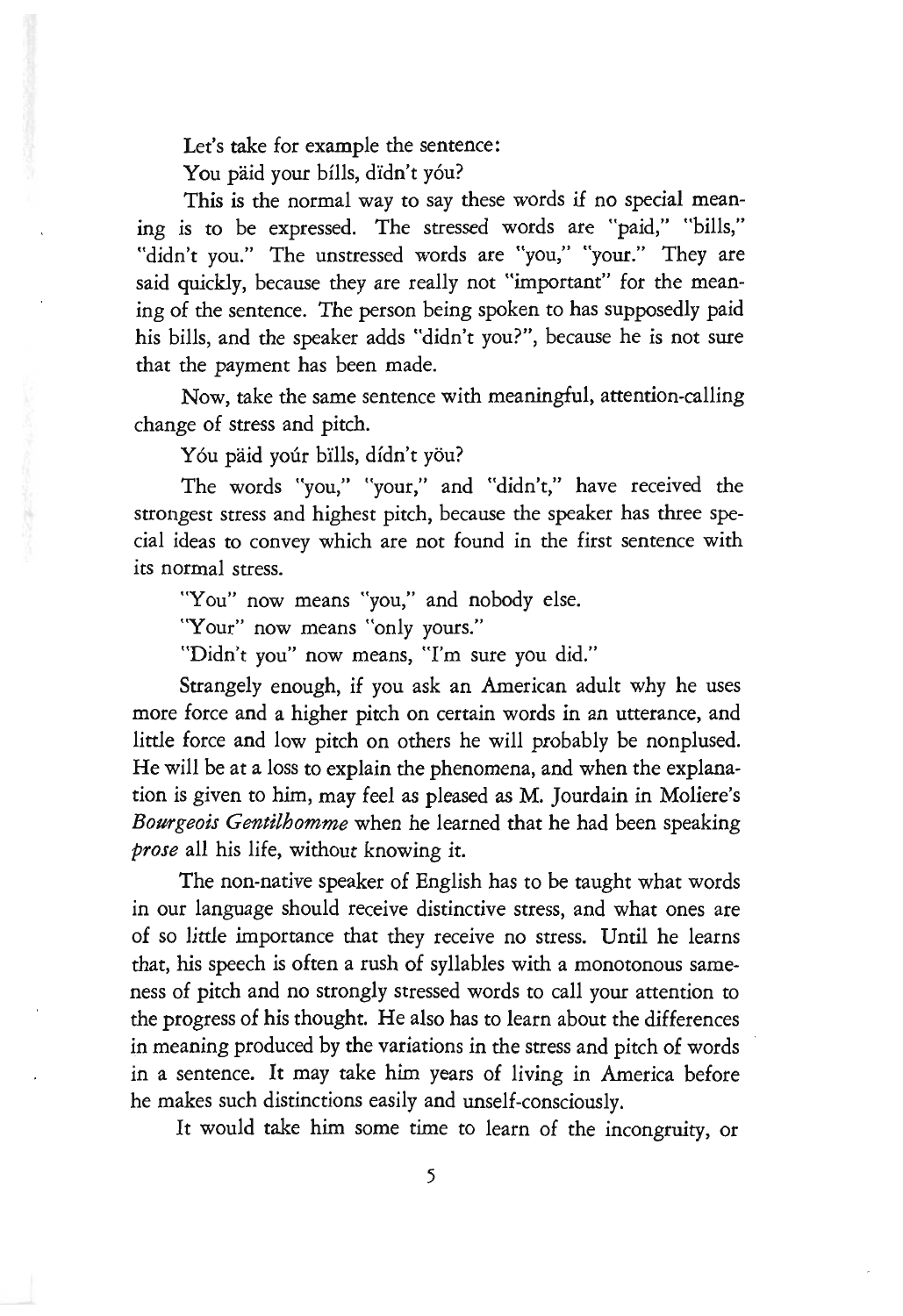should I say, the gruesomeness, of the second version of the following sentence, in which only one change of stress-pitch is made.

- 1. What are we having for dinner, möther?
- 2. What are we having for dinner, mother?

If we add to variations in stress and pitch some of the up or down glides which are so meaningful when used with monosyllabic utterances, the meanings and complications become most obscure for the non-native speaker.

Take, for instance, the implied meanings, the possible situations, the moods that can be suggested by the single word "yes." Try to think of some situation that might come to mind when you hear the word spoken in the following manners. I'll give a brief pause after each variation. Let your mind suggest some time or occasion for which each "yes" would be suitable.

Yes; yes; yes; yes; ye-e-es; yes; yes;

Or the word what?

What; what; what; what; wha-a-at; what; what;

This feature of English is so highly developed that we nativespeakers depend on stress and pitch to convey much of our meaning. It is an economical method of communication in that it requires fewer words to express adequately the idea we wish to transfer from our minds to those of our hearers. Other languages in the Indo-European family, particularly in the Latin branch (French, Italian, Portuguese, Roumanian, Spanish, Provencal, Catalan) must resort to additional words, phrases, or even clauses in order to convey the meanings that English can achieve by stress and pitch. German, and the other languages of the Germanic branch of Indo-European, use stress and pitch to some extent to convey meaning, but they are much less flexible than English in their use of this device for achieving semantic distinctions.

Linguistic science is beginning to turn its attention to questions of stress and intonation in the languages of the world. This relatively new science has been preoccupied for the past forty years with the analysis of the sounds and the formal structure of languages. A formidable body of results has been obtained. Unfortunately, for the non-specialist in linguistics, this material is couched, for the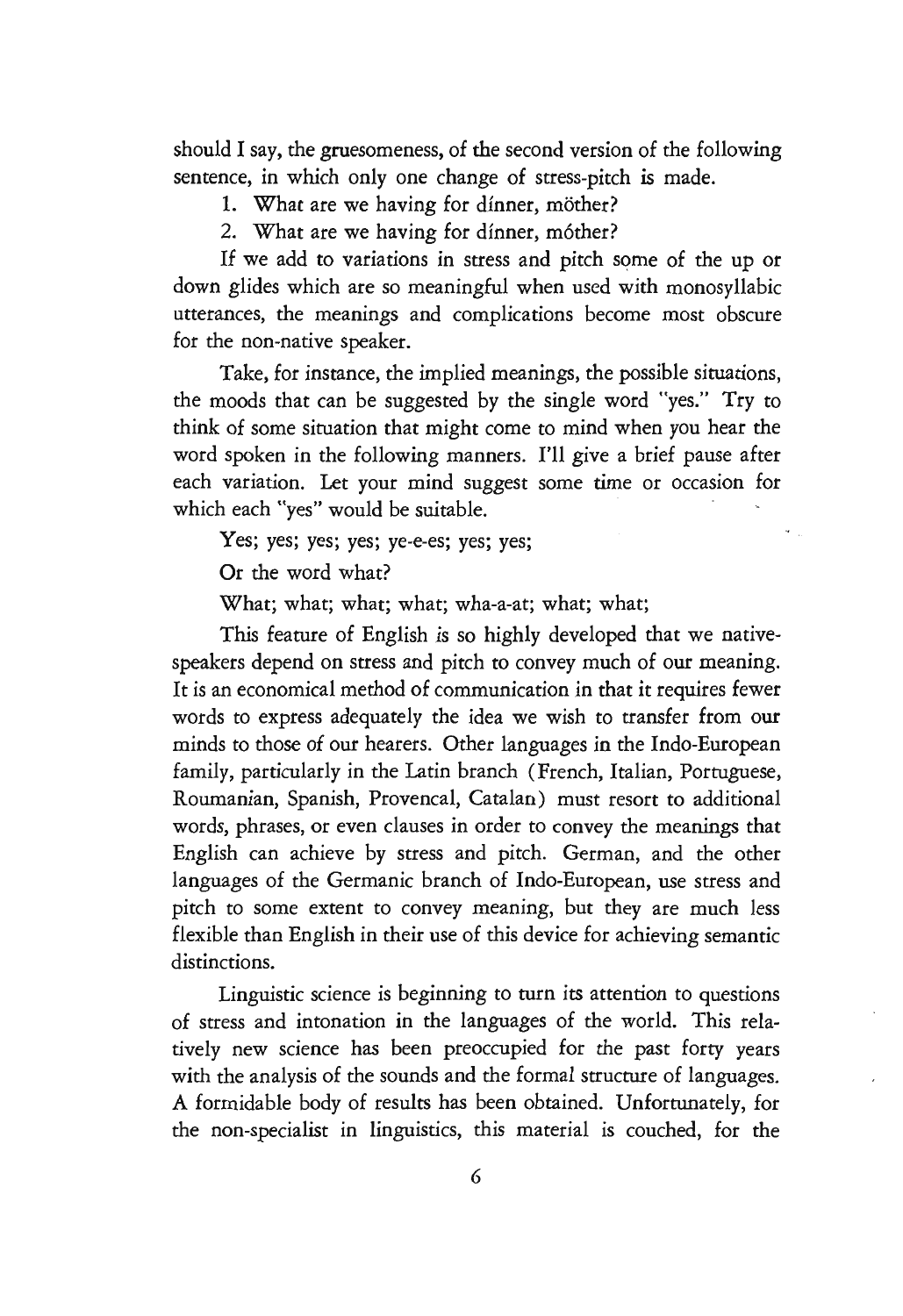most part, in a technical jargon that outdoes even the present day jargon of the psychologist and the social scientist.

Linguistics in America has forged ahead of the more traditional approach to the same science in Europe, due largely to the impetus given to it by Leonard Bloomfield and Edward Sapir in the twenties. Specialists in the field have been creating their own vocabulary to describe their findings. This has gone on at such a rapid rate that it has been necessary to produce a dictionary of American linguistic terminology, so that scholars at home, and especially abroad, can undersatnd the learned treatises of their colleagues in America.

Some of the most perceptive of our American linguistic scientists have been working on the problem of English intonation, and have achieved impressive results in classifying and reducing to recognizable patterns the various things that happen when one English-speaking person opens his mouth to communicate orally with one or more individuals who have been, do I dare say, fortunate enough to be familiar with the same simple, but in many ways, undisciplined and exasperating tongue. Unfortunately, from my point of view, they have approached the subject with the attitude that there are to be discovered and catalogued, certain fixed patterns of English intonation, which invariable govern the utterance of the thoughts of native speakers of English. Professor Charles F. Hockett of Cornell, one of the ablest of our modern linguistic scientists, has this to say in his chapter on English intonation (p. 34, A Course in Modern Linguistics) :

Recent research suggests that every language has a system of basic speech melodies which is as unique to the language as is its set of vowel and consonant phonemes. It may be that the normal effect of an intonation is sometimes concealed or overridden by the superposition of non-linguistic features of speech melody under the stimulus of strong emotion, but this is on a par with the fact that normal articulation of vowels and consonants is sometimes distorted by excitement, depression, or drugs.

It is my considered opinion that this is an inadequate approach to the subject. English is not really saddled with "a system of basic speech melodies." While it is true that there are recognizable patterns of intonation that are used in certain situations, such as in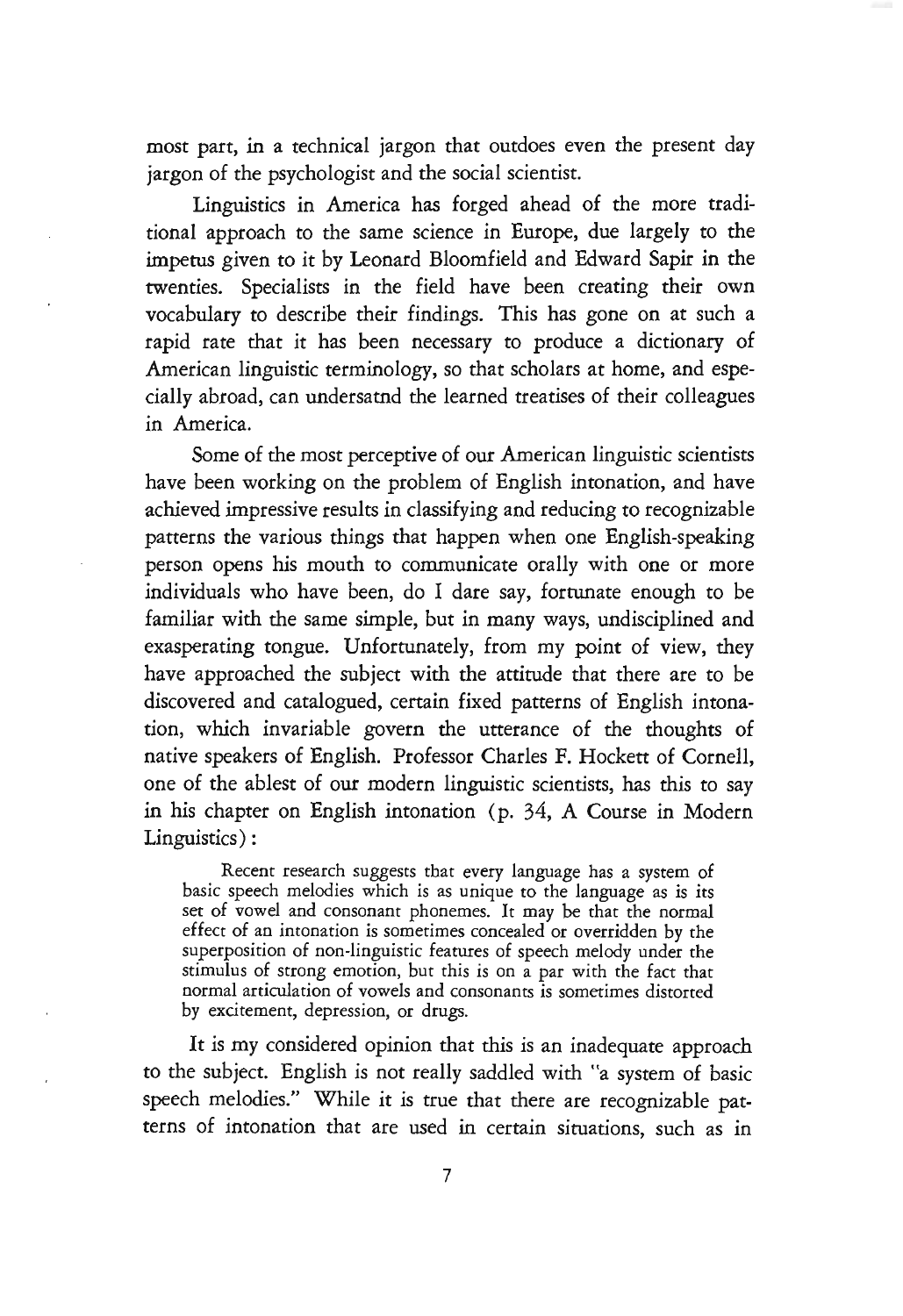exclamations, interrogations, and emotion-tinged declarative statements, there is an all-important factor which has been unaccountably neglected by the analysts.

The rhythm, movement, and melody of our language are largely determined by the stress and pitch phenomena, and these stress and pitch phenomena depend upon the thought of the' speaker. Stress and pitch have semantic value. They are not the result of the speaker following a system of basic speech melodies.

We speak, as we think, in groups of words, rarely in one-word utterances. I shall use the term "thought groups" to describe them. A thought group can be a short sentence, with a simple subject, a verb, and a short predicate. Or it can be part of a long sentence, such as a complex subject, a verb and *its* modifiers, a phrase, or a clause. Each thought group has one main idea *it is* trying to develop. There *is* one word in each thought group, which, in the mind of the speaker, is the most important word in the group. The speaker gives to that word the strongest stress and the highest pitch he will use in the group. Words of secondary importance receive a secondary stress and lower pitch, while unimportant "function" words will receive little or not stress, and their vowel sounds will be reduced or obscured.

All the phenomena of movement and rhythm will be determined by the approach to, and the departure from the high point, which *is* the word with the primary stress. The speaker, and what he *is* thinking and trying to convey to his listener, *is* the maker of his own pattern, for the particular situation and the immediate purpose he has in mind.

There can be a great number of variations in degree of stress or height of pitch on the words of secondary importance in each group. The greater the intelligence and sensitivity of the speaker, the more varied and subtle the shades of meaning he can convey. He *is* master of the situation.

Ex. If you want to gét there, before the cúrtain goes up, you'd better take a taxi.

It *is* this feature that sets English apart from most other languages I am familiar with. But when the eager linguistic scientists finish dissecting all of the nearly 3,000 known tongues of our globe,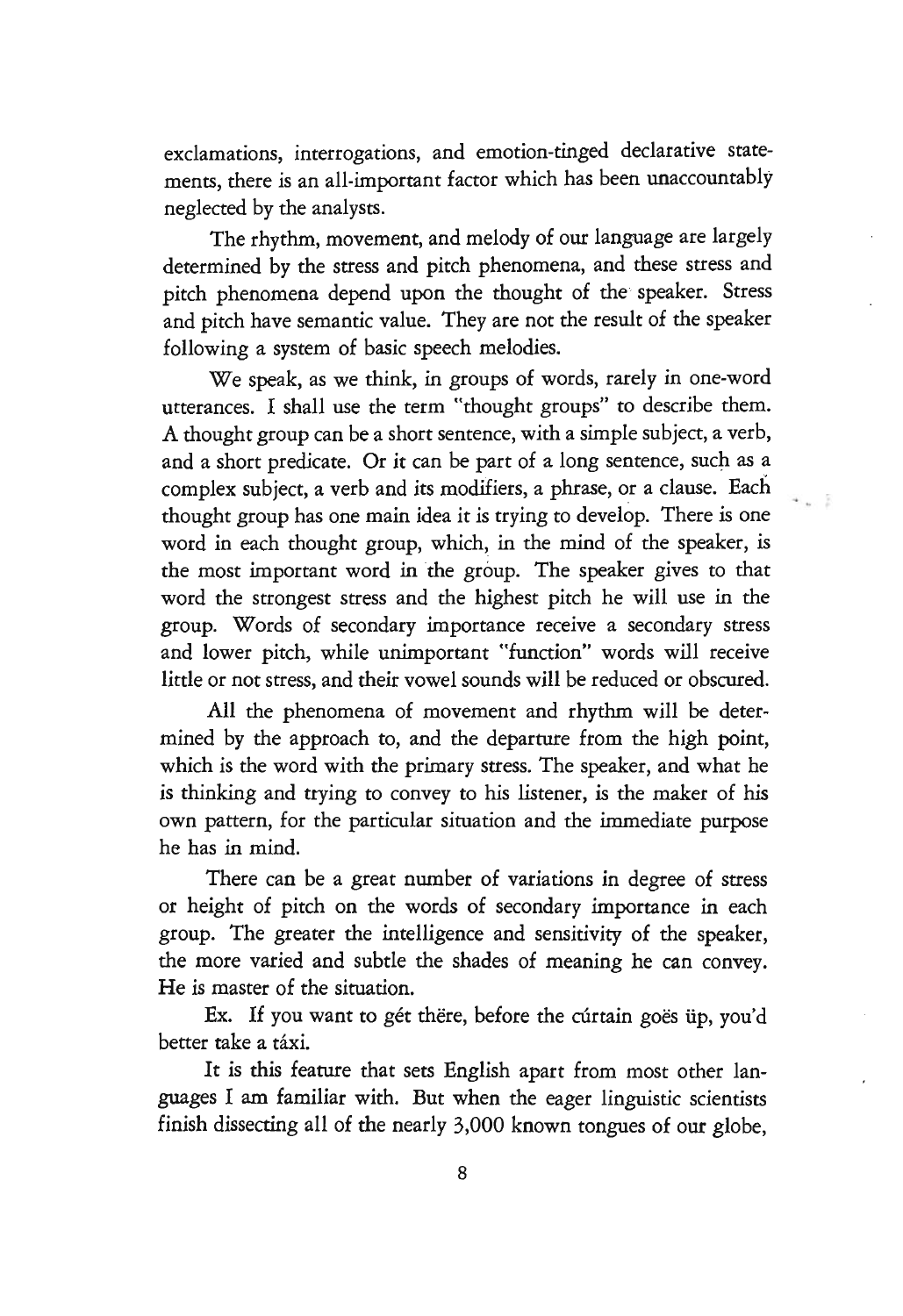who knows but they will have found something similar elsewhere? And then, there is always Mars.

A little look into the function of pitch, or "tone," in Mandarin Chinese will give us an interesting glimpse into a usage that is quite different from our own. In Mandarin, the same syllable may be spoken with four different pitches, and the meaning of the word changes with the pitch.

- 1) high-high ma mother
- 2) mid-high ma numb

3) mid-low-high rna horse  $\qquad \qquad \overline{\qquad \qquad }$ 

to scold  $4)$  high-low ma  $\frac{1}{2}$ 

One can imagine the many faux pas the inept foreigner might commit when struggling to match tone and meaning. For instance, he might say, "Horse, (mid-low-high) this is my mother (highhigh)," when he meant to say, "Mother, this is my horse." A quite unlikely situation might put him to the test of saying without a slip up, "I was numb when my mother scolded me about my horse."

But to return to the question of the use of stress and pitch to convey meaning in English, let us take for illustrative purposes three short sentences.

1) The-earth-is-round. (Each word spoken at a dead level of pitch, and with equal stress on each word.)

The sentence is "dead" when spoken in this manner. It might be said this way by a dull-witted, seriously ill, or moribund individual.

But, The eärth is róund. The same sentence has come to life. A secondary stress on "earth" has called attention to that word as an important element in the statement; and a primary stress, with higher pitch on the word "round" has called attention to the idea of roundness, making round the most important word in the sentence.

Now, try the same experiment with another statement.

E. It's-cold-tonight. (With no distinctive stress.)

But, It's cóld tonight. Cold is the most important word, and it receives primary stress, with higher pitch. Tonight *is* of secondary importance.

Then still another.

Ex. Mary's-on-the-phone. (With no distinctive stress.)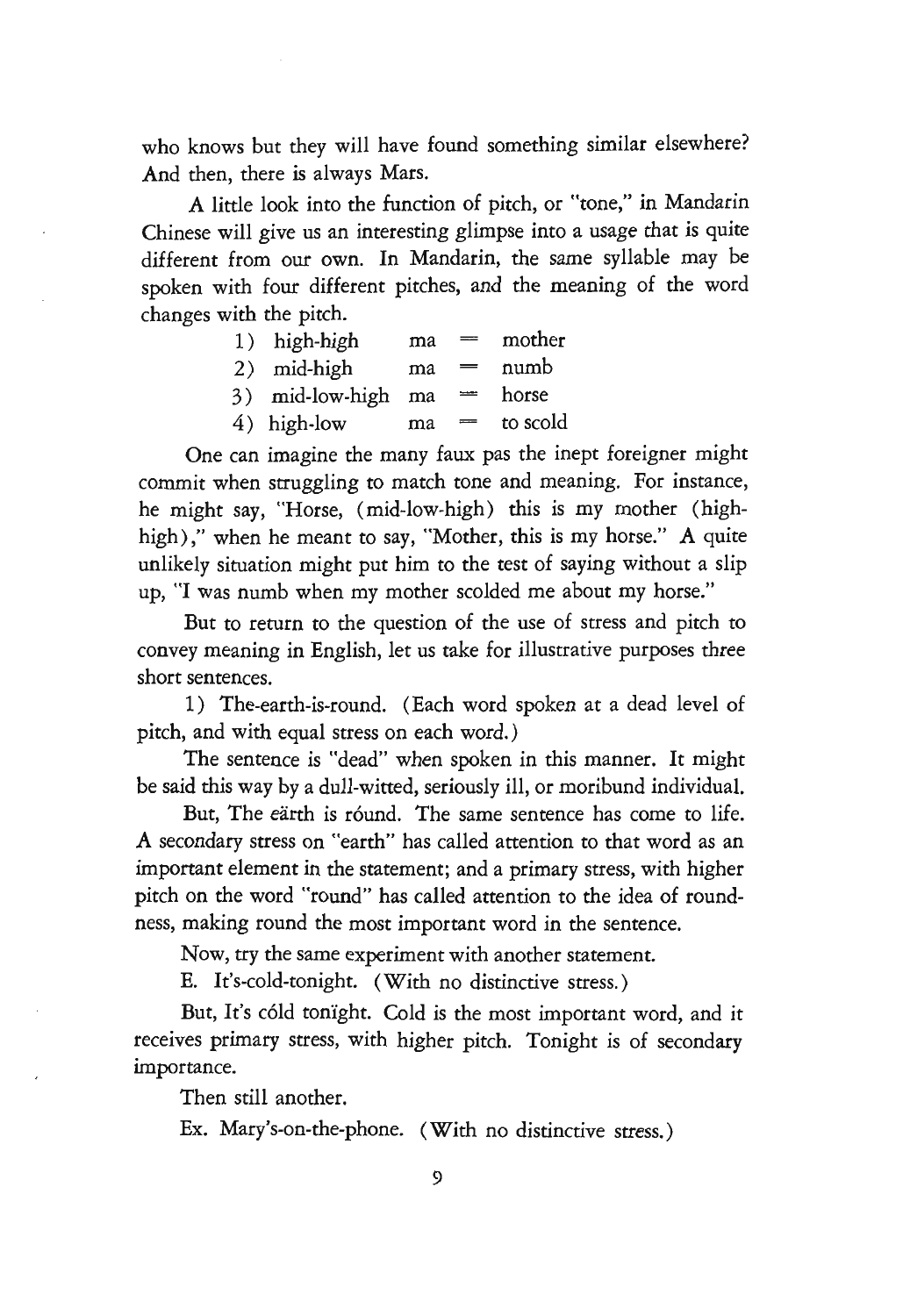Then, Máry's on the phöne. Mary is obviously the word the speaker wants his listener to catch. It receives more stress and higher pitch.

In each of the sentences there is a "most important" word, which receives primary stress and high pitch. In the first case it was the final word, in the second the middle word, and in the third the first word. Each sentence is a simple one, with a simple subject, the verb "is," and a short predicate. We can see in these examples, that there is no pattern of intonation except that imposed by the meaning of the speaker. He could have given different stresses, if the circumstances surrounding the utterances had been different.

For example:

The earth is round. (To deny a statement that it is flat.)

It's cold tonight. (Implying that it wasn't cold last night.) .

Märy's on the phone. (To answer the question, "Where's Mary?")

Now we will take a longer sentence, in which the number of variations possible is much greater. Every shift in stress and pitch will indicate a different attitude or point of view of the speaker, even though the words are identical in all six sentences. The shift may, 1) counter a statement or implication that a previous speaker has put forth; 2) deny some possibility or other which a previous speaker suggests; 3) reinforce the simple statement; 4) indicate surprise, anger, annoyance, or some other emotion.

The range of semantic values producible is almost endless. Remember that there is normally only one primary stress, with high pitch, in each thought group. The other less important words receive less stress and lower pitch.

- 1) He went to the óffice that mörning. (normal) That is where he went. Probably as he usually does.
- 2) He went to the öffice that mörning. No matter what anyone says, I'm sure that he went there.

]

J

3) Hé went to the office that morning. I'm sure that he went there. Some others may have gone there too, but you can't prove it by me.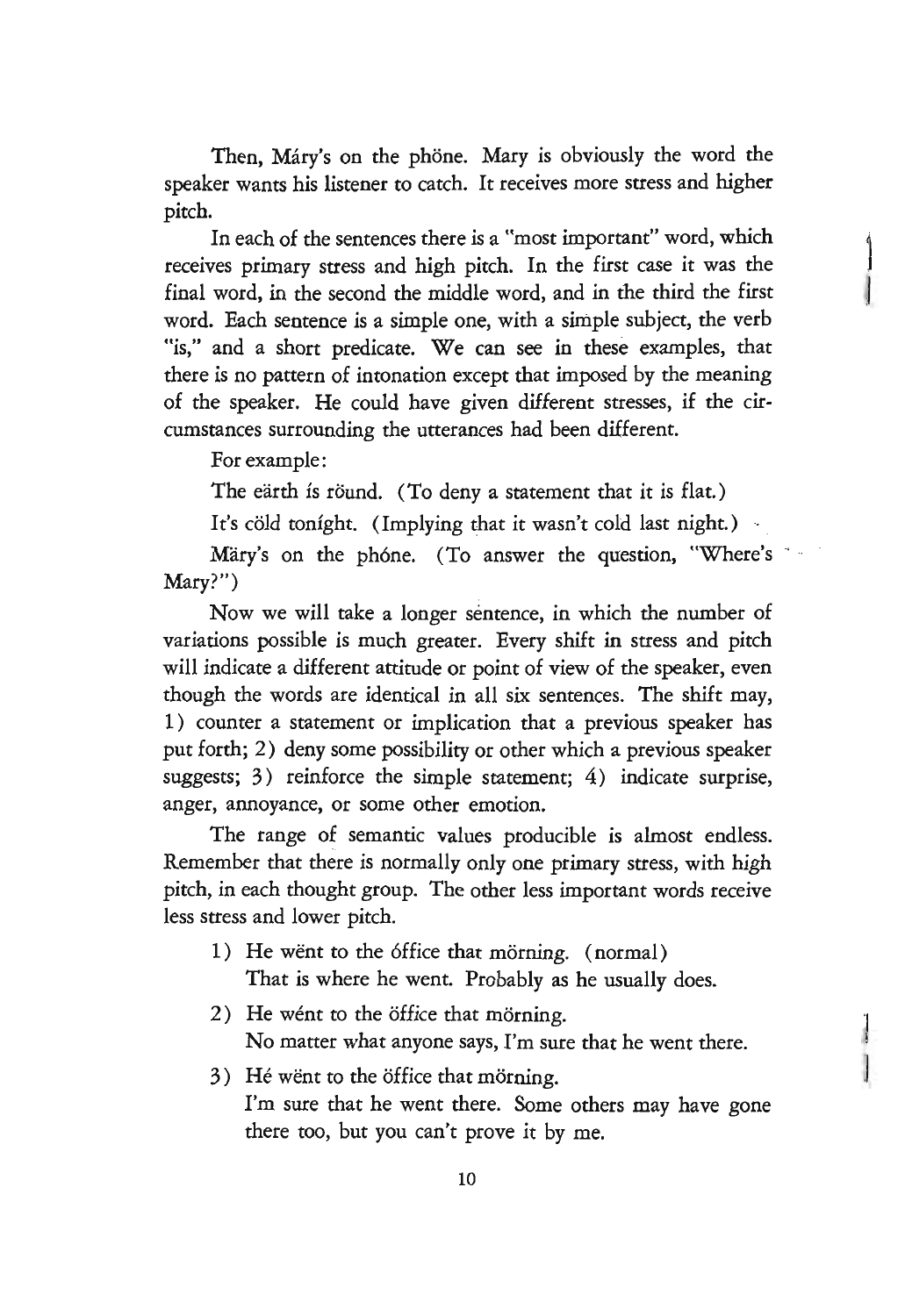- 4) He went to the öffice that mörning. Perhaps he didn't go there some other mornings, but I'm sure he did that particular morning.
- 5) He wënt to the öffice that mórning. He may have gone there in the afternoon, or some other time of day, but I'm sure about the morning.
- 6) He went t6 the office that morning. I'm sure he arrived there, but can't vouch for what happened afterwards.

Most non-native speakers of English would be unable to indicate the six different meanings expressed in the six versions of the above seven word sentence. They would have to resort to the much longer paraphrases I made of each example, using a number of shorter sentences, or adding adverbs, phrases, or clauses to the original. This fact demonstrates the economy of vocabulary, and of time required, for the conveyance of meaning in English, which results from our highly developed technique of making stress and pitch serve a semantic purpose.

This sort of thing is not possible in French. For one reason, it would spoil the rhythm, the melody of that language. French does have patterns of intonation which restrict the rise and fall of stress and pitch to a limited number of places in a sentence. French people would be annoyed to hear stresses coming in unexpected places. In ordinary declarative sentences there is a rising intonation and slight increase of stress on the last syllable in each thought group, which indicates that the sentence is not yet completed. At the end of the sentence comes a slightly higher pitch on the next to last syllable, followed by a sudden drop to low pitch on the last syllable.

Ce matin, il est aIle au bureau.

Frenchmen are irritated by Americans who transfer their own English stress habits to "la belle langue française," though they do find the same thing amusing and "charmant" in a pretty young American girl, especially if she happens to have a bit of Georgia in her. To achieve the shifts in meaning which we produce by stresspitch, the Frenchman must either change the word order, add an adverb or interjection, expand with a phrase or clause, make two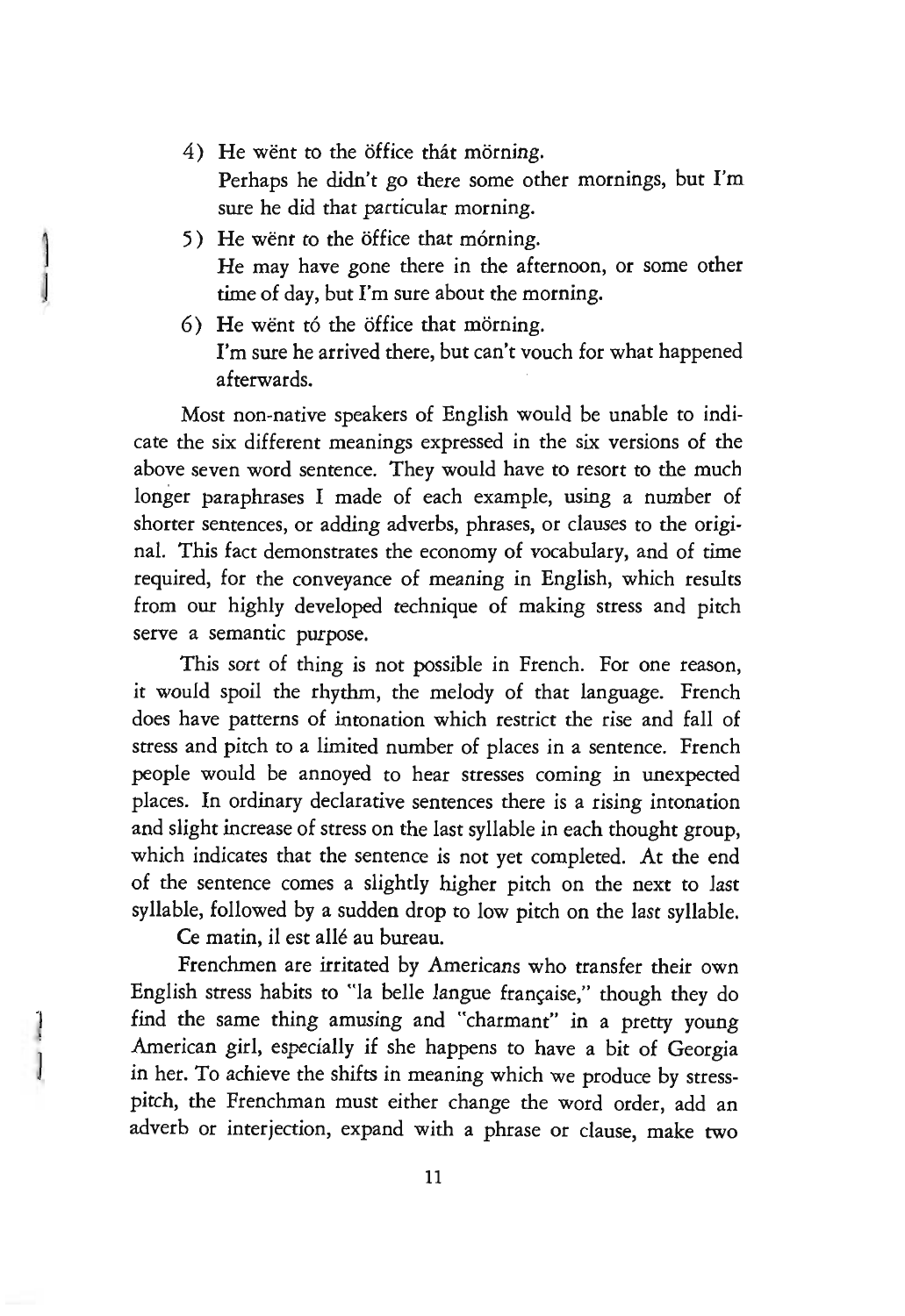sentences in place of one, or reword the whole proposition.

The importance of recognizing the semantic function of stress and pitch in our native tongue is very evident to every teacher of English to non-native speakers. Thousands of students, technicians, medical trainees, government officials, and business men from foreign countries come to this country annually to pursue studies in our colleges, universities, institutes, and training centers. Some fifty thousand were here in 1960. Most of them come inadequately prepared to use the English language as spoken in the United States, with ease and efficiency. Some of them can read the language readily, but the majority have difficulty in understanding lectures, participating in seminars, and carrying on social contacts;

While limited vocabulary accounts for much of their difficulty, a major handicap is their inability to distinguish the important words from the unimportant words, both in listening and in speaking, that is to say, they have no feeling for the significance of stress and pitch in our language.

Each non-native speaker of English will carry over into his pronunciation of English the stresses, pitches, and rhythms of his mother tongue, or he will give to each English word the strong stress and high pitch which he used in pronouncing the word aloud, in imitation of his teacher, while learning that word as a vocabulary item. He has been drilled to say "can," as of the same sound group as "man" or "ran." The article "a" he pronounces as the letter "a" of the alphabet. Consequently, he will say, "A män cän dánce," where we would say "A män can dánce." He may say "He cän dó it" in such a way that we think he has used the negative "can't."

Consequently, the teacher of English as a foreign language must concentrate for some time on helping the student to change long established habits, whether they come from his native speech patterns or from inadequate teaching of the language in his own country.

At this stage, it is a temptation to pry into the remote past of mankind, and try to imagine what his early efforts to communicate with his fellow men were like. We never can know with any scientific accuracy, for tape recorders, and even wax platters were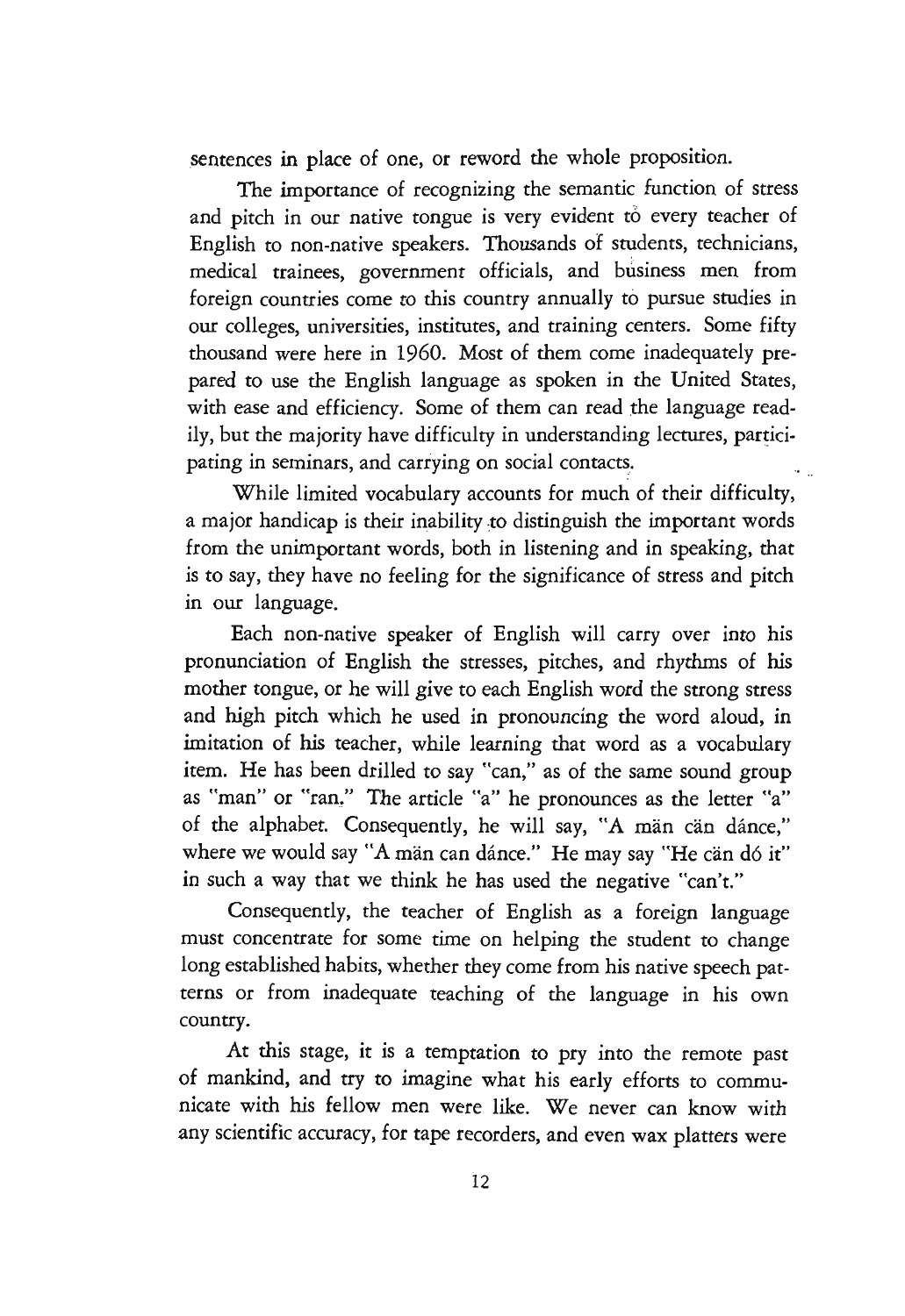invented within the last few seconds of man's long existence as a communicating species. The earliest written records of human language are in the Sumerian tongue  $-$  a language spoken in the Mesopotamian VaHey between 4,000 and 3,000 B. C. But it took eons of time for human speech to evolve to the point where highly developed societies felt the need of devising ways and means of recording in clay the important matters that were of concern to their world.

Man had found a means of communicating with his fellows about things that were of mutual interest, by using various organs that we today call the speech organs. In the course of the ages, his efforts increased the refinement of this method, and his cerebral cortex grew to accommodate and expedite the development, until by 10,000 B. C, the brain capacity of our forebears was the equivalent of that of modern man.

What was the start of this long process? Man-like creatures were living in groups as far back as 600,000 B. C. Group living inevitably involves communication. Joint action in the hunt, or in the gathering of vegetable food, called for concerted effort. The procuring, processing, and preparing of the game or the harvest for family or group consumption, required the use of names for things (nouns); their qualities, good or bad (adjectives); actions (verbs); directions, manners, and timings (adverbs); and amounts (numerals). It is precisely these vocabulary items which in modern American English are the "important words," which receive stress and pitch in normal communication.

One can imagine that our early ancestors began the process of speech development by cries, grunts, nudgings, and pointings, by which they endeavored to elicit the cooperation of members of the group in procuring the necessary means of survival in the way of food, shelter, clothing, tools, and weapons. Vocal sounds, made while gesturing, would be agreed upon by the group as a sure identification of an animal or plant that could be used for food - whether it was good or bad - what actions were necessary to capture or secure it  $-$  where, how, and when to take action  $-$  how much was needed, or had been secured.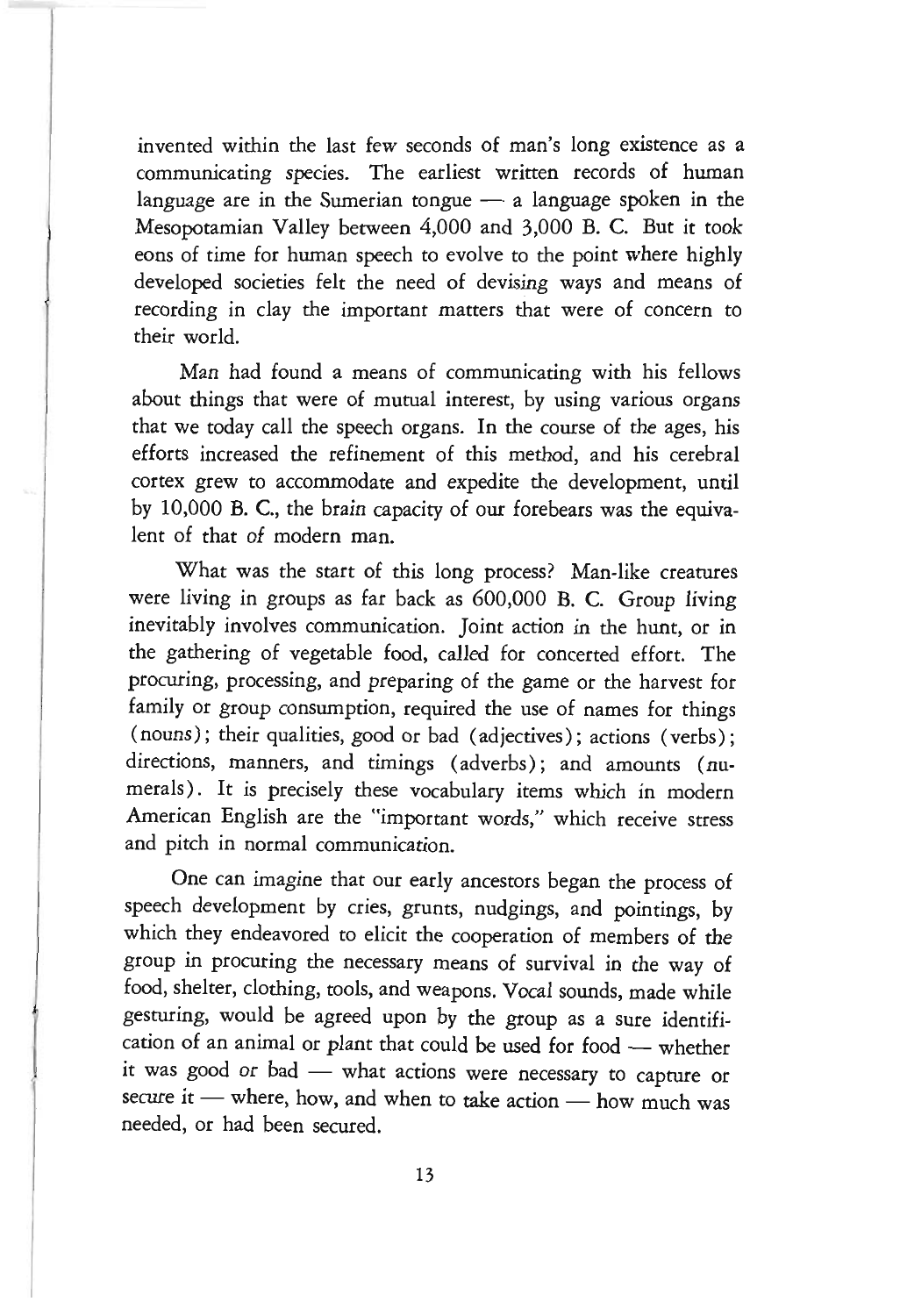The first speech utterances must have consisted of single words, or short, compact groups of words, that we have called "thought groups." They would be groups of content words, in which nouns, verbs, adjectives, adverbs, and quantity expressions were predominant. It must have been a primitive equivalent of Pidgin English (Man get fish), or infant talk (Baby want milk). The refinements of function words, such as articles, prepositions, connectives, possessives, case and tense endings must have come later, when settled community life developed, and man had time to work out the intricacies of relations between subject and doing, object and manner, and timing. That the verb "to be" is not essential in many languages even today, may indicate that it is the invention of a more sophisticated culture that had time to philosophize about the nature of things, because the urgent problems concerning survival were less pressing.

If this picture of man's early efforts to communicate has validity, we can say that modern 'English has, in a way, remained true to the origins of language, in that it still depends on stress and pitch to highlight or call attention to the important words in a sentence, and to make shifts in meaning by altering the pitch and stress on a given sequence of words.

We have, in fact, reverted to the more primitive method of thought conveyance, by dropping practically all the case endings on nouns and adjectives, and by retaining only a minimum of person and tense endings of the verbs. We rely on what we call logical word order, and stress and pitch, to make our meaning clear. The function words are reduced in sound, and the content words do the essential work of communication.

If we have established the fact that stress and pitch have definite semantic value in English, that they are not simply the product of fixed patterns of melody and rhythm, but rather shape and determine the melody and rhythm of our speech, that our meaning is clarified by the way we employ them; we have a tool for analyzing, classifying, and explaining many hitherto obscure phenomena of our language. Much as has been done in the past half century on the description of English, one of the most vital languages of our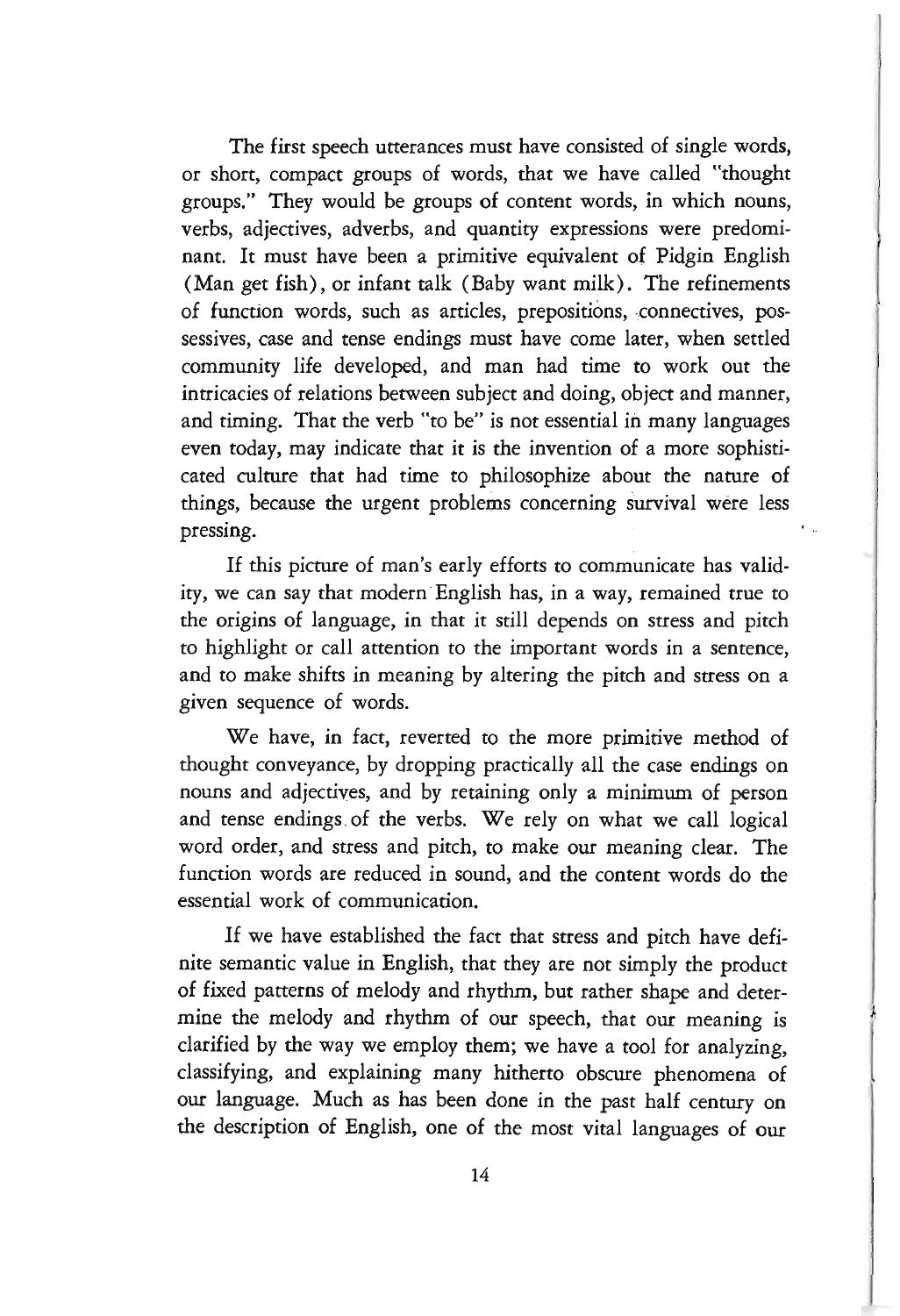era, there still remain subjects for many a doctoral thesis on problems of intonation.

We will apply the principles developed in the course of this paper to four problems that have as yet been inadequately dealt with by linguists.

1) Stress and pitch in phrasal compounds.

Linguists have been arguing for some time about what happens when two words are put together to form a new concept that has a different meaning from that of the two words taken by themselves.

| Ex. | Ordinary      | Phrasal compound |
|-----|---------------|------------------|
|     | A white hóuse | The White House  |
|     | A bläck bírd  | A bláckbïrd      |
|     | A rëd cáp     | A rédcäp         |
|     |               |                  |

Hockett (op. cit., p. 316) gives up trying to explain the difference. He calls attention to the fact that in "White Hoüse" there is a primary stress on the first element, and secondary stress on the second, but sees no reason for the change in stress pattern from that of the ordinary type, "A white house." He remarks, "About all we can say is that usually a phrasal compound is idiomatic." But he gives up too easily. He does not see that he has overlooked the element of pitch in both examples. When we say "A white house," we use secondary stress on "white," but a primary stress on "house," with higher pitch  $-$  calling attention to the fact that it is a house, not a barn, or some other possible structure that is white. When we say "The White House," the primary stress and higher pitch is on "White" because that is the distinctive feature of the residence of the President. "House" has secondary stress and lower pitch because we do not need to insist that the President lives in a house, not a barn.

Thus we have the same principle at work, as in the thought groups and sentences we analyzed earlier. We give stronger stress and higher pitch to the elements in an utterance which we wish to call attention to.

When we say "A black bird," we call attention to a bird which happens to be black. When we say "A bláckbïrd," we call attention to a certain species of bird  $-$  which is always black.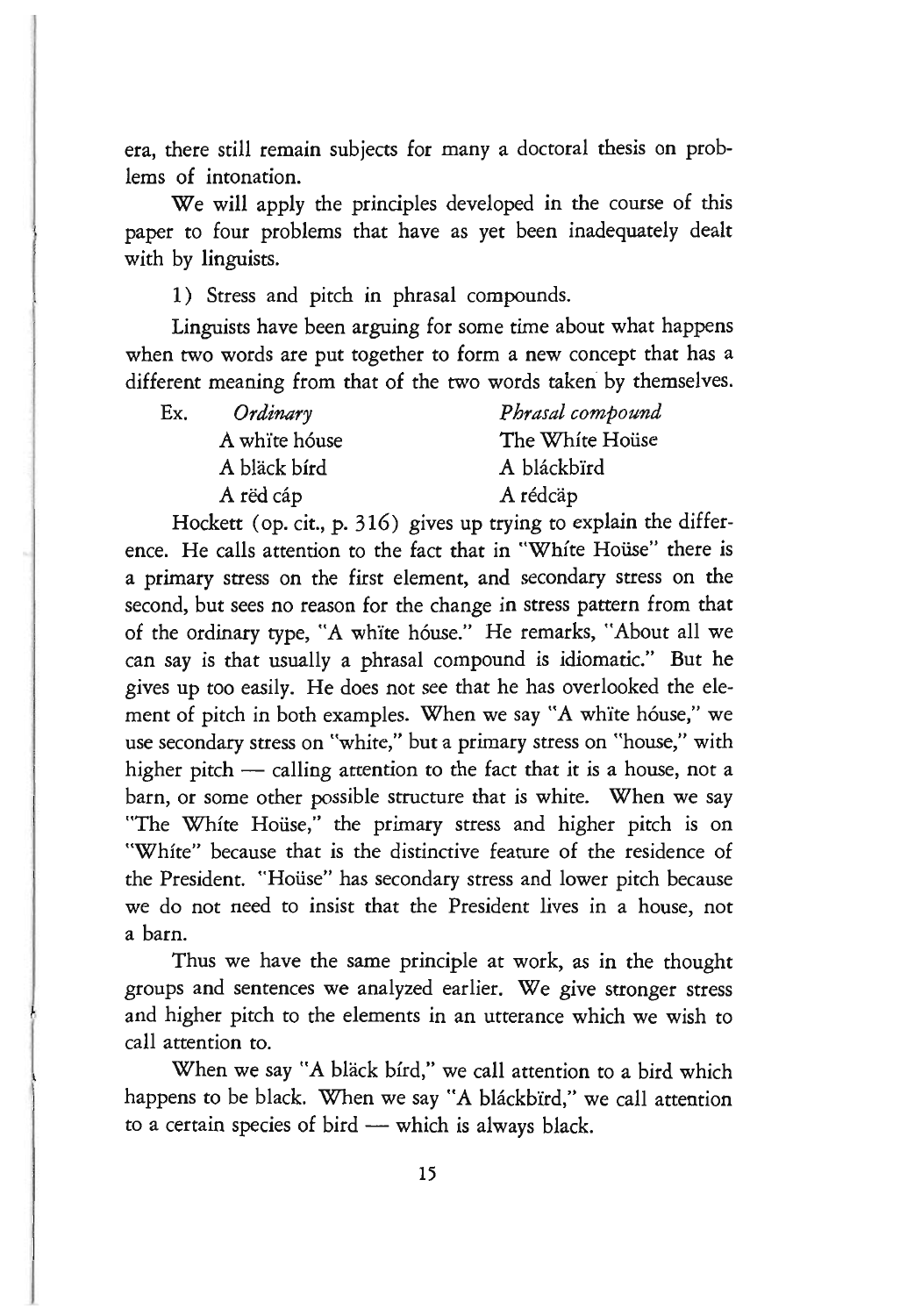When we say "A rëd cáp," we call attention to a cap, which happens to be red. When we say "A rédcäp" we call attention to a type of porter who always appears in a cap that is red.

This same phenomenon will appear in longer compounds, and will explain the stress and pitch phenomena in long names, especially place names. Listen for the most important word, as I read the following.

Ex. Great Salt Lake, Salt Lake, Salt Lake City, Salt Lake Valley, Sält Läke Välley Conservátion Dïstrict.

Yéllowstöne, Yëllowstöne Párk, Yëllowstöne Pärk Muséum, Yellowstöne Fálls, Yellowstöne Fälls Informátion Center.

Röcky Moúntains, Röcky Möuntain Párk, Röcky Moüntain Pärk Guíde Sërvice.

Where the linguistic analysists have failed most in their studies in this area is in examining such combinations only as isolated expressions. They have not noticed that the stress and pitch phenomena in such compounds vary with the thought groups of which they are only a part.

Notice that if some other word in the thought group is made the "most important," the primary stress on the place name is reduced to a secondary.

Ex. We've älready séen Sält Läke City.

He's béen to Röcky Moüntain Pärk.

Théy've séen the Dïnosaur Mönument.

2) Stress and pitch in two-word verbs, and in the nouns made from two-word verbs.

Grammarians and linguists have not come to general agreement as to just what a two-word verb is. Everyone agrees that such combination as pick úp, gët ín, shöw óff, püt ón, are genuine twoword verbs. But what about cáll för, tálk about, thínk öf, pláy with? Using the stress-pitch test, we can easily determine how to classify such combinations.

A genuine two-word verb consists of two elements. The first element is a verb, either transitive or intransitive, sometimes both, which, as a vocabulary item, is given secondary stress. The second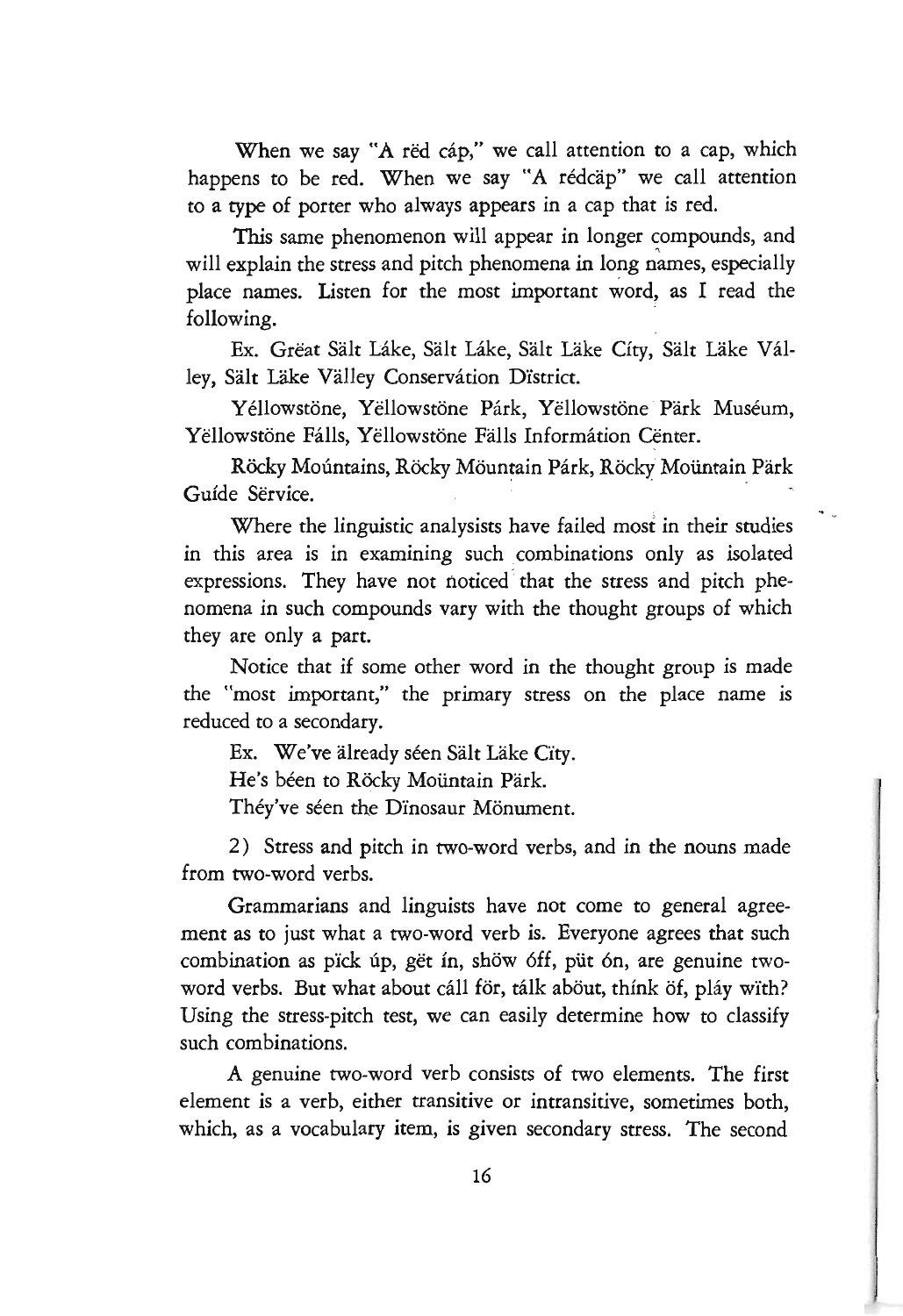element is a word that adds a plus to the verb. It is so "important" that it is given primary stress.

Ex. Täke dówn, püt óver, mäke óut, gët thróugh.

If these two-word verbs produce a corresponding two-word noun, the stress-pitch pattern is reversed. The verb or action part becomes the most important element, and *it* receives primary stress, while the second element receives a secondary stress.

Ex. A shów öff, a sétbäck, a cóok oüt, a pícküp.

Those verbs which have a second element which frequently is associated with them, but which cannot follow the stress-pitch patterns noted above, caonnot be classed as two-word verbs. As vocabulary items, the verb element will receive primary stress, and the second element is simply a dangling preposition, that will normally receive only secondary stress.

Ex. Cáll för, dréam aböut, thínk öf, táke tö, cóme fröm.

They are at the present time incapable of producing two-word nouns. It would result in nonsense if one tried to convey meanings by using such forms.

Ex. He did a call for.

Her dréam about was frightening.

What was his come from?

3) Juncture.

To go into the problem of what the linguistic scientist calls juncture would take a full-hour's time, and would, no doubt, bore the listeners as much or more than it bores the average English professor. The analysis of how we progress from one word to the next in a thought group, how we join our words together, has led scholars to try to find meaning in the gaps between words. They would do better, to examine the possibility of explaining such gaps as the mere mechanics of adjusting the speech organs to the effort needed for getting on from one sound to the next, and to the attendant phenomena of stress and pitch.

4) English word stress.

One other area in which the semantics of stress and pitch can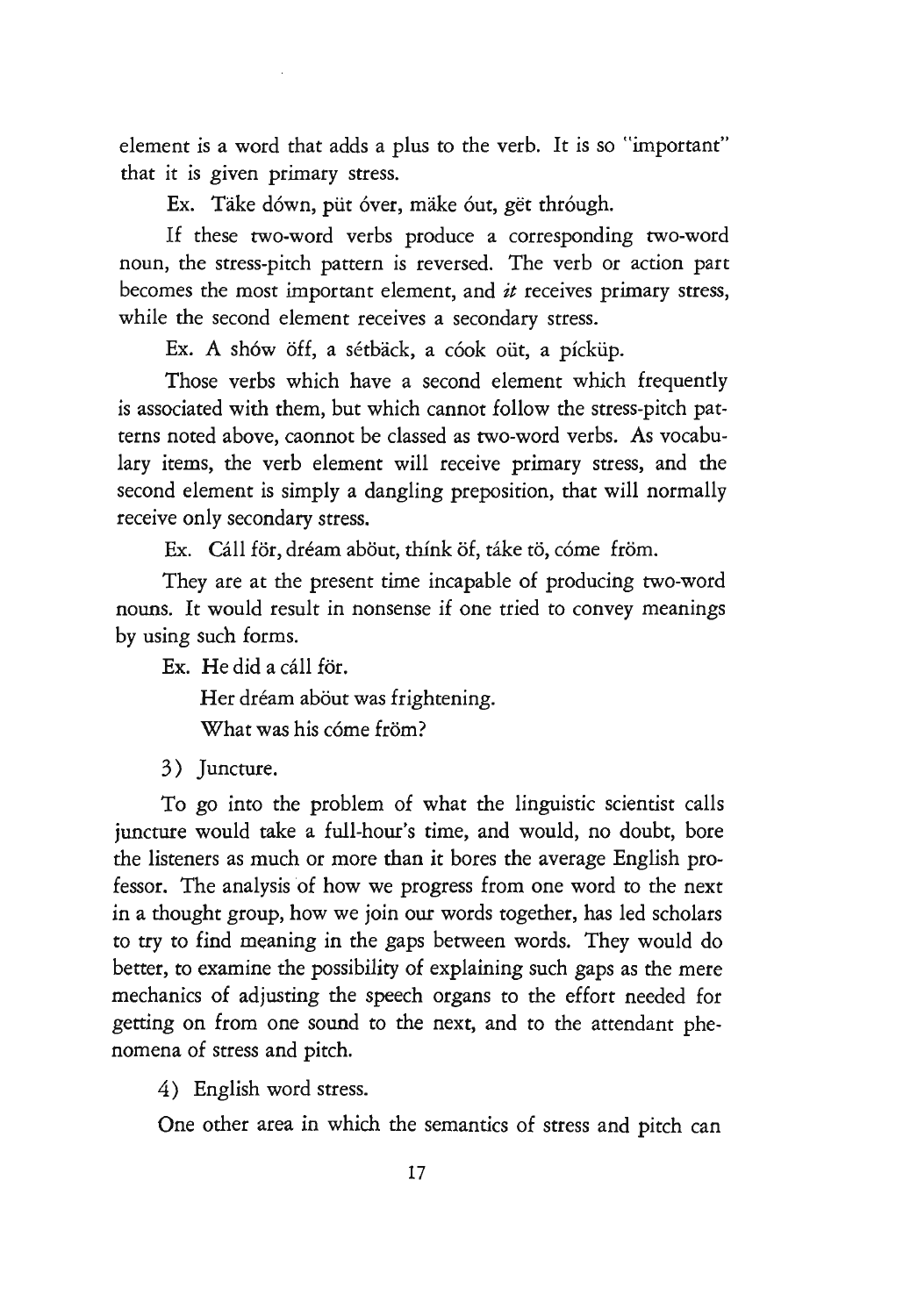be observed is in the word stress, or accentuation of English words of more than one syllable. Most treatments of this problem begin with the notion that it is characteristic of English stress patterns, that the stress normally falls on the first syllable, with the corollary , that any stress that falls on a syllable other than the first is a departure from the norm.

Without going into detailed argument at this time, I would say that the English language does not have a fixed pattern of word stress, imposed by some law of form or of speech melody. Stress falls on the element in a polysyllabic word that is the most important semantically. This can be shown easily in the case of words of Germanic stock. The root word naturally receives primary stress when pronounced alone as a vocabulary item. It will have primary stress in derived polysyllabic words 'if the prefixes or suffi~es are not "more • important" than the root.

Ex. wórth, wórthy, wórthily, wórthlessness.

The root word retains its primary stress, even when it is the second or third syllable of the derived word, provided it is still the most important element.

Ex. unwórthy, unwórthily.

But if an element is added that is more important than the root word, the root word loses its primary stress, and the added element receives primary stress.

Ex. trústwörthy, pénnywörth, wörthwhíle.

The problem is quite complicated when we try to explain the stressing of words of Latin, French, and other linguistic origins, but probings to date would indicate that evidence for the semantic value of stress in polysyllabic words borrowed from other sources is not hard to find.

The use of stress and pitch for semantic values gives English an advantage over languages that do not have this feature. It is economical of time and effort. It is capable of great subtlety, combined with simplicity of structure. It makes the spoken language more interesting to listen to. Try observing the way our best commentators on radio and television use it to advantage. And if you listen to commercials, you will soon understand how the abuse of it can drive one to the dangerous extreme of settling down to a good book.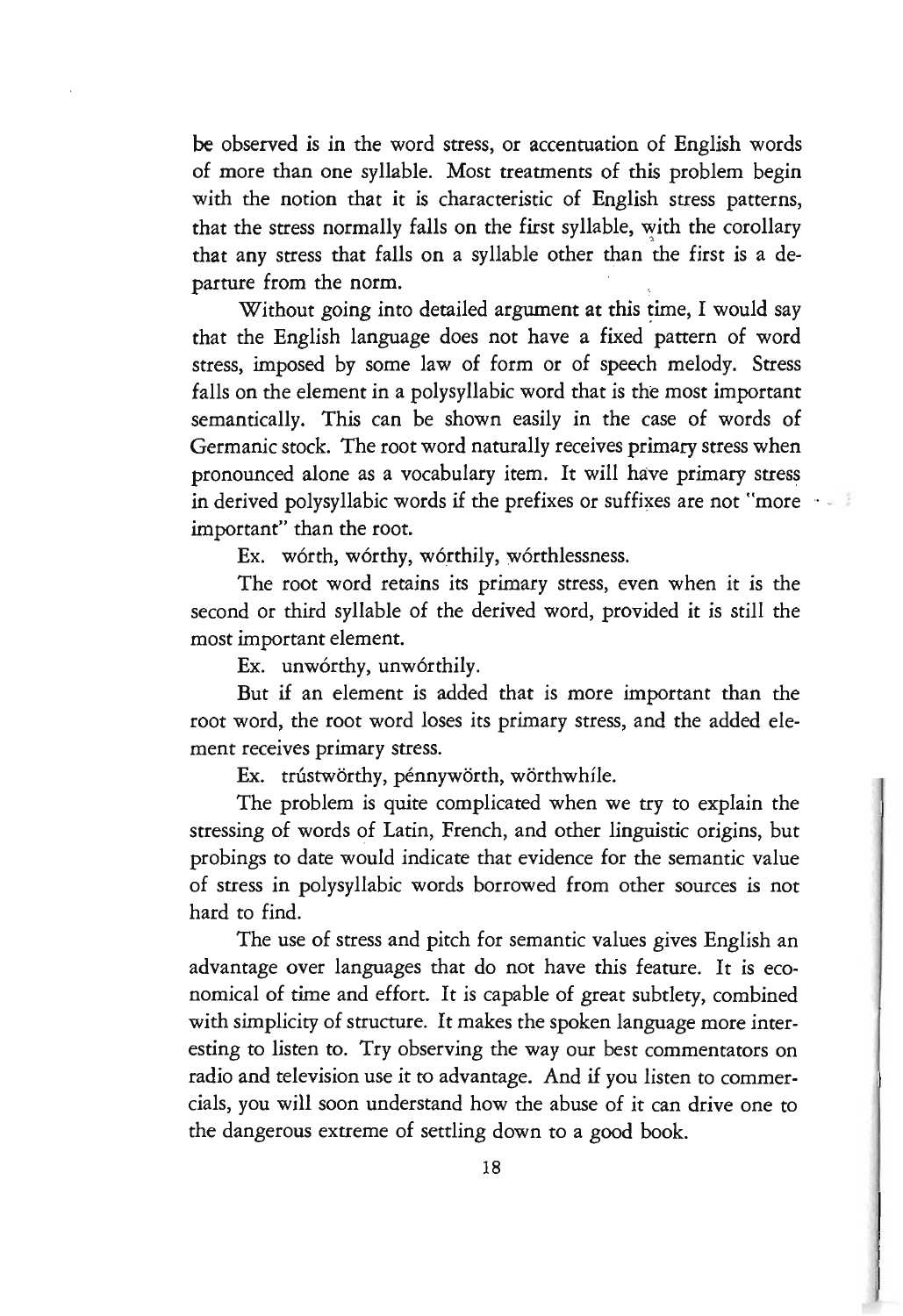# TWENTY-FOURTH FACULTY HONOR LECTURE DELIVERED AT THE UNIVERSITY

#### October 19, 1961

BASIC objective of the Faculty Association of the Utah State University, in the words of its constitution, is

To encourage intellectual growth and development of its members by sponsoring and arranging for the publication of two annual faculty lectures in the fields of a) the biological and exact sciences, including engineering, called the Annual Faculty Honor Lecture in the Natural Sciences, and b) the humanities and social sciences, including education and business administration, called the Annual Faculty Honor Lecture in the Humanities.

The administration of the University is sympathetic with these aims and shares the cost of publishing and distributing these lectures.

Lecturers are chosen by a standing committee of the Faculty Association. Among the factors considered by the committee in choosing lecturers are, in the words of the constitution:

1) creative activity in the field of the proposed lecture; 2) publication of research through recognized channels in the fields of the proposed lecture; 3) outstanding teaching over an extended period of years; 4) personal influence in developing the character of students.

Dr. Meyer was selected by the committee to the Faculty Honor Lecture in the Humanities. On behalf of the members of the Association we are happy to present this paper: THE SEMANTICS OF STRESS AND PITCH IN ENGLISH.

COMMITIEE ON FACULTY HONOR LECTURE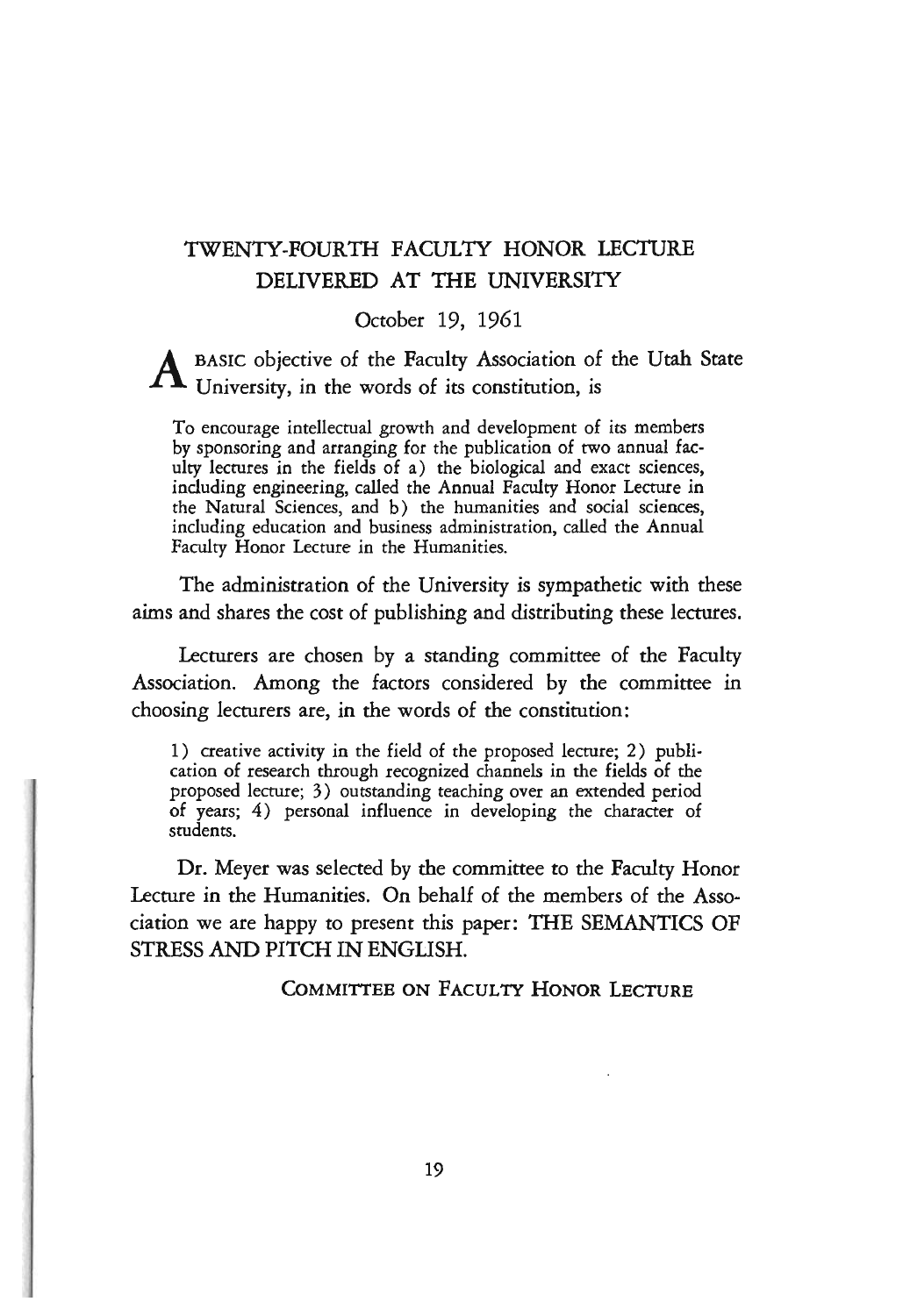#### OTHER LECTURES IN THIS SERIES

THE SCIENTIST'S CONCEPT OF THE PHYSICAL WORLD by Willard Gardner

IRRIGATION SCIENCE: THE FOUNDATION OF PERMANENT AGRICULTURE IN ARID REGIONS' by Orson W. Israelsen

NUTRITIONAL STATUS OF SOME UTAH POPULATION GROUPS by Almeda Perry Brown

RANGE LAND OF AMERICA AND SOME RESEARCH ON ITS MANAGEMENT by Laurence A. Stoddart

MIRID-BUG INJURY AS A FACTOR IN DECLINING ALFALFA-SEED YIELDS . by Charles J. Sorenson

 $\alpha_{\rm max}$  .

THE FUTURE OF UTAH'S AGRICULTURE by W. Preston Thomas

GEOLOGICAL STUDIES IN UTAH by J. Stewart Williams

INSTITUTION BUILDING IN UTAH by Joseph A. Geddes

THE BUNT PROBLEM IN RELATION TO WINTER WHEAT BREEDING by Delmar C. T:ngey

THE DESERT SHALL BLOSSOM AS THE ROSE by D. Wynne Thorne

> THE TEACHING OF SCIENCE by Sherwin Maeser

THE BEGINNINGS OF SETTLEMENT IN CACHE VALLEY by Joel Edward Ricks

GENETICS OF CANCER AND OTHER ABNORMAL GROWTHS by Eldon]. Gardner

OBLIGATIONS OF HIGHER EDUCATION TO THE SOCIAL ORDER by Ernest A. Jacobsen